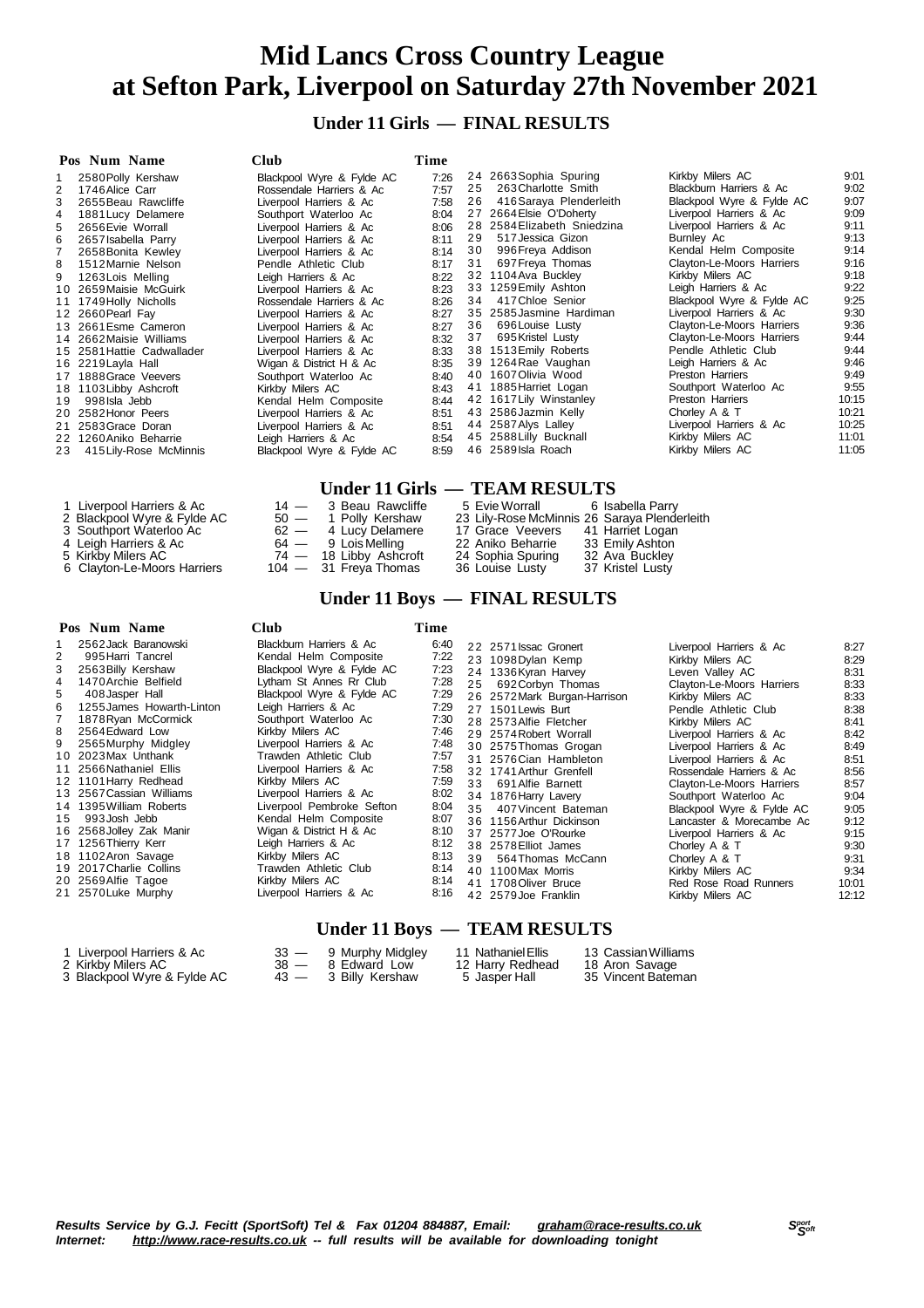**Under 13 Girls — FINAL RESULTS**

| Pos Num Name                 | <b>Club</b>               | Time  |    |                          |                           |       |
|------------------------------|---------------------------|-------|----|--------------------------|---------------------------|-------|
| 2665 Bailey Hughes           | Liverpool Harriers & Ac   | 13:27 |    | 26 2595 Nour Kholief     | Wigan & District H & Ac   | 16:32 |
| 2<br>2666 Isabella Doran     | Liverpool Harriers & Ac   | 13:27 |    | 27 2226 Kady Hall        | Wigan & District H & Ac   | 16:38 |
| 3<br>2667 Lexie Ellis        | Liverpool Harriers & Ac   | 13:30 |    | 28 1758 Ruby Cleaver     | Rossendale Harriers & Ac  | 16:42 |
| 2668 Erin Fay<br>4           | Liverpool Harriers & Ac   | 13:42 |    | 29 2596 Grace Bomba      | Liverpool Harriers & Ac   | 16:44 |
| 5<br>2669 Valerie Teare      | Liverpool Harriers & Ac   | 13:57 | 30 | 580 Paige Kelly          | Chorley A & T             | 17:06 |
| 6<br>1349 Penelope Boyle     | Leven Valley AC           | 14:09 |    | 31 2597 Milliw Baptista  | Central Lancs R&T         | 17:08 |
| 1901 Layla Graham            | Southport Waterloo Ac     | 14:21 | 32 | 281 Tamzin Osborne       | Blackburn Harriers & Ac   | 17:11 |
| 1348 Lucy Bell<br>8          | Leven Valley AC           | 14:37 | 33 | 578 Maisie Geary         | Chorley A & T             | 17:15 |
| 9<br>700 Eliena Lusty        | Clayton-Le-Moors Harriers | 14:39 |    | 34 2225 Esme Clark       | Wigan & District H & Ac   | 17:17 |
| 294 Hannah Davies<br>10      | Blackburn Harriers & Ac   | 14:46 |    | 35 2230 Holly Nicholls   | Wigan & District H & Ac   | 17:20 |
| 1004 Anna Cobley<br>11       | Kendal Helm Composite     | 14:50 |    | 36 1399 Mina Griffin     | Liverpool Pembroke Sefton | 17:21 |
| 432 Kristy Leitch<br>12      | Blackpool Wyre & Fylde AC | 14:51 |    | 37 2598 Lucy Casey       | Liverpool Harriers & Ac   | 17:23 |
| 2590 Lillian Rotherham<br>13 | Liverpool Harriers & Ac   | 15:15 |    | 38 2599 Isla Gronert     | Liverpool Harriers & Ac   | 17:47 |
| 1006 Millie Jebb<br>14       | Kendal Helm Composite     | 15:15 |    | 39 2600 Lucy Dodd        | Kirkby Milers AC          | 17:49 |
| 701 Bella McCredie<br>15     | Clayton-Le-Moors Harriers | 15:17 |    | 40 2601 Phoebe Clair     | Liverpool Harriers & Ac   | 17:58 |
| 1276 Scarlett Jarvis<br>16.  | Leigh Harriers & Ac       | 15:20 |    | 41 2602 Lulu Sharp       | Blackburn Harriers & Ac   | 18:00 |
| 282 Emma Robertshaw<br>17    | Blackburn Harriers & Ac   | 15:26 |    | 42 2603 Niamh McKeown    | Liverpool Harriers & Ac   | 18:02 |
| 1162 Anna Nicholson<br>18    | Lancaster & Morecambe Ac  | 15:28 |    | 43 2604 Faye Lalley      | Liverpool Harriers & Ac   | 19:18 |
| 698 Lottie Hesketh<br>19     | Clayton-Le-Moors Harriers | 15:32 |    | 44 1616 Sarah Winstanley | Preston Harriers          | 19:21 |
| 427 Jemima Bradburn<br>20    | Blackpool Wyre & Fylde AC | 15:34 |    | 45 2605 Alisha MAY       | Kirkby Milers AC          | 19:42 |
| 2591 Rececca Murphy<br>21    | Liverpool Harriers & Ac   | 15:40 | 46 | 704 Ava Wright           | Clayton-Le-Moors Harriers | 19:43 |
| 430 Aimee Harling<br>22      | Blackpool Wyre & Fylde AC | 15:45 |    | 47 2606 Emily Moffatt    | Kirkby Milers AC          | 19:44 |
| 23 2592 Isabel Kavanagh      | Liverpool Harriers & Ac   | 15:59 |    | 48 1272 Olivia Copper    | Leigh Harriers & Ac       | 19:48 |
| 24 2593 Francis O? Brien     | Liverpool Harriers & Ac   | 16:10 |    | 49 2607 Eva Hopkins-Dow  | Lancaster & Morecambe Ac  | 19:49 |
| 25 2594 Lexie Webb           | Liverpool Harriers & Ac   | 16:16 |    | 50 1277 Eva Melling      | Leigh Harriers & Ac       | 20:07 |

#### **Under 13 Girls — TEAM RESULTS**

| 1 Liverpool Harriers & Ac   |  | $6 - 1$ Bailey Hughes      | 2 Isabella Doran                     | 3 Lexie Ellis     |
|-----------------------------|--|----------------------------|--------------------------------------|-------------------|
| 2 Clayton-Le-Moors Harriers |  | 43 - 9 Eliena Lusty        | 15 Bella McCredie                    | 19 Lottie Hesketh |
| 3 Blackpool Wyre & Fylde AC |  | $54 - 12$ Kristy Leitch    | 20 Jemima Bradburn 22 Aimee Harling  |                   |
| 4 Blackburn Harriers & Ac   |  | $59 - 10$ Hannah Davies    | 17 Emma Robertshaw 32 Tamzin Osborne |                   |
| 5 Wigan & District H & Ac   |  | 87 - 26 Nour Kholief       | 27  Kadv Hall                        | 34 Esme Clark     |
| 6 Leigh Harriers & Ac       |  | $114 - 16$ Scarlett Jarvis | 48 Olivia Copper                     | 50 EvaMelling     |
| 7 Kirkby Milers AC          |  | $131 - 39$ Lucy Dodd       | 45 Alisha MAY                        | 47 Emily Moffatt  |

### **Race 4 - Under 13 Boys — FINAL RESULTS**

|    | Pos Num Name            | <b>Club</b>               | Time  |    |                           |                             |       |
|----|-------------------------|---------------------------|-------|----|---------------------------|-----------------------------|-------|
|    | 2608 William Deleamere  | Southport Waterloo Ac     | 10:46 |    | 21 1346 Riley Scott       | Leven Valley AC             | 12:41 |
| 2  | 2609 Charlie Rigby      | Liverpool Harriers & Ac   | 10:54 |    | 22 1343 Demitri Kyriacou  | Leven Vallev AC             | 12:50 |
|    | 2610Sam Aspey           | Blackburn Harriers & Ac   | 11:00 |    | 23 1514 James Burt        | Pendle Athletic Club        | 13:07 |
| 4  | 269 Oliver Brown        | Blackburn Harriers & Ac   | 11:11 |    | 24 274 George Holman      | Blackburn Harriers & Ac     | 13:11 |
| 5. | 2611 Max Taylor         | Liverpool Harriers & Ac   | 11:16 |    | 25 2288Toby Nixon         | <b>Barlick Fell Runners</b> | 13:11 |
| 6. | 1159 Ben Brassington    | Lancaster & Morecambe Ac  | 11:18 |    | 26 2617 Neirin Pietzrak   | Wigan & District H & Ac     | 13:15 |
|    | 277 Theo Robinson       | Blackburn Harriers & Ac   | 11:18 |    | 27 2670 Ewan Cole         | Liverpool Harriers & Ac     | 13:20 |
|    | 8 1002 Joseff Tancrel   | Kendal Helm Composite     | 11:20 |    | 28 1477 Adam Jackson      | Lytham St Annes Rr Club     | 13:40 |
|    | 9 2612 Sonny Cassell    | Liverpool Harriers & Ac   | 11:20 |    | 29 423 Ewan Leitch        | Blackpool Wyre & Fylde AC   | 13:45 |
|    | 10 1342 Ethan Harvev    | Leven Valley AC           | 11:22 |    | 30 2619 Lancashire Loucas | Blackburn Harriers & Ac     | 13:47 |
|    | 11 1008Toby Acland      | Kendal Helm Composite     | 11:30 |    | 31 2400 Harry Roberts     | Pendle Athletic Club        | 14:06 |
|    | 12 576 Henry Ward       | Chorley A & T             | 11:41 |    | 32 1609 Marcus Blackledge | Preston Harriers            | 14:08 |
|    | 13 573 William Grundy   | Chorley A & T             | 11:58 |    | 33 1478 Freddie Markham   | Lytham St Annes Rr Club     | 14:14 |
|    | 14 1001 Harvey Shaw     | Kendal Helm Composite     | 12:02 |    | 34 1396 Daniel Berry      | Liverpool Pembroke Sefton   | 14:21 |
|    | 15 2613 Max Winstanley  | Chorley A & T             | 12:07 |    | 35 1611 Lucas Cooke       | Preston Harriers            | 14:26 |
|    | 16 1267 Alexander Glenn | Leigh Harriers & Ac       | 12:24 | 36 | 574 Jack McCann           | Chorley A & T               | 14:49 |
|    | 17 1341 Reuben Eley     | Leven Valley AC           | 12:25 | 37 | 519 Benjamin Mayhew       | Burnley Ac                  | 14:53 |
|    | 18 2366 Alex Rothwell   | Blackburn Harriers & Ac   | 12:30 |    | 38 2622 Seth Thompson     | Skelmersdale Boundary H     | 16:21 |
|    | 19 2614 Liam Benninson  | Blackburn Harriers & Ac   | 12:35 |    | 39 1753Toby Steel         | Rossendale Harriers & Ac    | 18:16 |
|    | 20 2615Tom Henderson    | Liverpool Pembroke Sefton | 12:38 |    |                           |                             |       |
|    |                         |                           |       |    |                           |                             |       |

#### **Race 4 - Under 13 Boys — TEAM RESULTS**

|                           | <b>Mid Lancs Cross Country League</b> |                   |                   |
|---------------------------|---------------------------------------|-------------------|-------------------|
| 5 Leven Valley AC         | $48 - 10$ Ethan Harvev                | 17 Reuben Eley    | 21 Riley Scott    |
| 4 Chorley A & T           | $40 - 12$ Henry Ward                  | 13 William Grundy | 15 Max Winstanley |
| 3 Kendal Helm Composite   | 33 - 8 Joseff Tancrel                 | 11 Toby Acland    | 14 Harvey Shaw    |
| 2 Liverpool Harriers & Ac | $16 - 2$ Charlie Rigby                | 5 Max Taylor      | 9 Sonny Cassell   |
| 1 Blackburn Harriers & Ac | $14 - 3$ Sam Aspey                    | 4 Oliver Brown    | 7 Theo Robinson   |

1 Liverpool Harriers & Ac

- 
- 

Results Service by G.J. Fecitt (SportSoft) Tel & Fax 01204 884887, Email: [graham@race-results.co.uk](mailto:graham@race-results.co.uk)<br>Internet: http://www.race-results.co.uk -- full results will be available for downloading tonight *Internet: <http://www.race-results.co.uk> -- full results will be available for downloading tonight*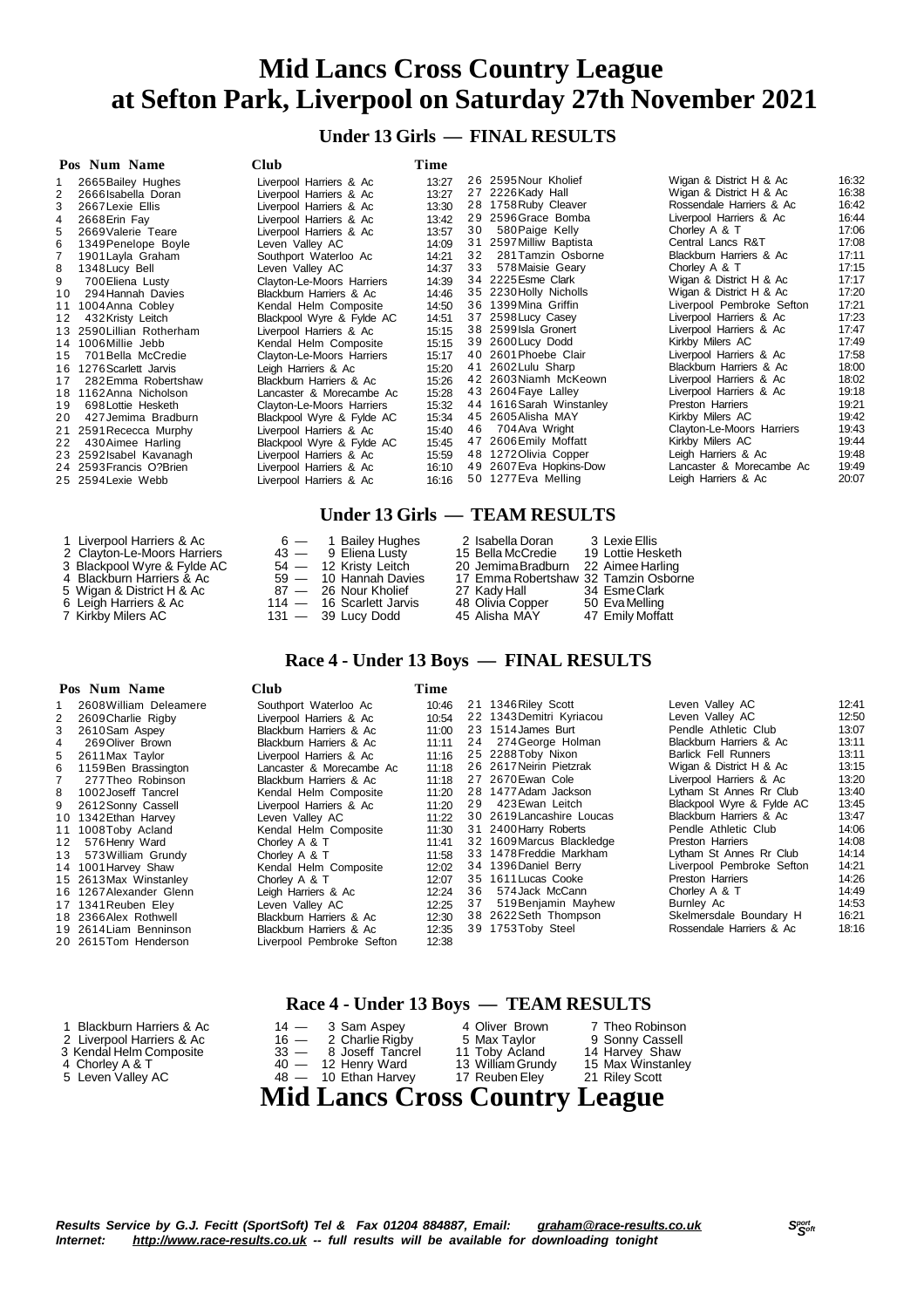# **at Sefton Park, Liverpool on Saturday 27th November 2021**

## **Race 4 - Under 15 Girls — FINAL RESULTS**

|    | Pos Num Name             | <b>Club</b>               | Time  |    |                              |                           |       |
|----|--------------------------|---------------------------|-------|----|------------------------------|---------------------------|-------|
|    | 1357 Georgia Bell        | Leven Vallev AC           | 11:19 | 21 | 450 Ella Leonard             | Blackpool Wyre & Fylde AC | 13:20 |
| 2  | 1016Sophie Cowin         | Kendal Helm Composite     | 11:36 |    | 22 2618 Megan Lloyd          | Liverpool Pembroke Sefton | 13:23 |
| 3  | 1015Kate Collin          | Kendal Helm Composite     | 12:02 |    | 23 1018 Madeleine Martindale | Kendal Helm Composite     | 13:35 |
|    | 597 Amelie Smethurst     | Chorley A & T             | 12:06 |    | 24 1170 Annie Dickinson      | Lancaster & Morecambe Ac  | 13:42 |
| 5  | 2671 Lara Bellingham     | Liverpool Harriers & Ac   | 12:14 | 25 | 709 Erika Corns              | Clayton-Le-Moors Harriers | 13:42 |
| 6  | 1408 Erin Frost          | Liverpool Pembroke Sefton | 12:14 |    | 26 304 Isabela Thompson      | Blackburn Harriers & Ac   | 13:45 |
|    | 1914 Emily Dean          | Southport Waterloo Ac     | 12:20 |    | 27 1628 Natasha Cooke        | Preston Harriers          | 13:53 |
| 8  | 595 Libby Rickerby       | Chorley A & T             | 12:26 | 28 | 966 Heidi SagarMoss          | Hyndburn Ac               | 13:56 |
| 9  | 301 Charlotte Robertshaw | Blackburn Harriers & Ac   | 12:33 |    | 29 2620 Holly Moffat         | Preston Harriers          | 14:07 |
|    | 10 1019 Lara Smith       | Kendal Helm Composite     | 12:41 |    | 30 1171 Erin Gillan          | Lancaster & Morecambe Ac  | 14:09 |
|    | 11 1291 Rose Parry       | Leigh Harriers & Ac       | 12:43 | 31 | 448 Louisa Bradburn          | Blackpool Wyre & Fylde AC | 14:14 |
|    | 12 2672 Beatrix Cole     | Liverpool Harriers & Ac   | 12:48 |    | 32 1292 Nina Renda           | Leigh Harriers & Ac       | 14:19 |
|    | 13 1409 Sarah Yates      | Liverpool Pembroke Sefton | 12:49 | 33 | 302 Imogen Robinson          | Blackburn Harriers & Ac   | 14:23 |
|    | 14 1186 Esther Ward      | Lancaster & Morecambe Ac  | 12:51 | 34 | 847 Iona Smith               | Glaxo Hoad Hill Harriers  | 14:39 |
| 15 | 452 Gracie Scott         | Blackpool Wyre & Fylde AC | 12:56 |    | 35 2621 Miriam Wilson        | Liverpool Harriers & Ac   | 14:50 |
|    | 16 1017 Ella Martindale  | Kendal Helm Composite     | 12:58 | 36 | 520Zoe Green                 | Burnley Ac                | 15:00 |
|    | 17 2673 Marina Bailey    | Liverpool Harriers & Ac   | 13:01 | 37 | 521 Hollie Mayhew            | Burnley Ac                | 17:52 |
|    | 18 2616 Phoebe Melia     | Liverpool Harriers & Ac   | 13:01 | 38 | 296 Isabelle Hartley         | Blackburn Harriers & Ac   | 18:09 |
|    | 19 1416 Anna Yates       | Liverpool Pembroke Sefton | 13:06 | 39 | 963 Ellie Holt               | Hyndburn Ac               | 18:12 |
|    | 20 1407 Iris Davidson    | Liverpool Pembroke Sefton | 13:16 |    |                              |                           |       |
|    |                          |                           |       |    |                              |                           |       |

#### **Race 4 - Under 15 Girls — TEAM RESULTS**

|                             |                          |                    | $\begin{array}{c} \n\text{---} \\ \text{---} \\ \text{---} \\ \end{array}$ |
|-----------------------------|--------------------------|--------------------|----------------------------------------------------------------------------|
| 6 Blackburn Harriers & Ac   |                          |                    | 68 — 9 Charlotte Robertshaw26 Isabela Thompson 33 Imogen Robinson          |
| 5 Lancaster & Morecambe Ac  | $68 - 14$ Esther Ward    | 24 Annie Dickinson | 30  Erin Gillan                                                            |
| 4 Blackpool Wyre & Fylde AC | $67 - 15$ Gracie Scott   | 21 Ella Leonard    | 31 Louisa Bradburn                                                         |
| 3 Liverpool Pembroke Sefton | 38 — 6 Erin Frost        | 13 Sarah Yates     | 19 Anna Yates                                                              |
| 2 Liverpool Harriers & Ac   | $34 - 5$ Lara Bellingham | 12 Beatrix Cole    | 17 Marina Bailey                                                           |
| 1 Kendal Helm Composite     | $15 - 2$ Sophie Cowin    | 3 KateCollin       | 10 Lara Smith                                                              |

#### **Race 5 - Under 15 Boys — FINAL RESULTS**

|  | Pos Num Name | Club | Time |
|--|--------------|------|------|
|  |              |      |      |

1 Kendal Helm Composite

|    | 1622 Matthew Clark        | Preston Harriers         | 10:12 |    | 27 2365 Logan McCredie    | <b>Barlick Fell Runners</b> | 11:29 |
|----|---------------------------|--------------------------|-------|----|---------------------------|-----------------------------|-------|
|    | 313 Daniel Smith          | Blackburn Harriers & Ac  | 10:21 |    | 28 1401 Isaac Dickinson   | Liverpool Pembroke Sefton   | 11:32 |
| 3  | 1350 Will McNally         | Leven Valley AC          | 10:21 | 29 | 291 Matthew Smith         | Blackburn Harriers & Ac     | 11:36 |
| 4  | 2674 Oscar Kewley         | Liverpool Harriers & Ac  | 10:24 |    | 30 1113 Evan Williams     | Kirkby Milers AC            | 11:43 |
| 5  | 2628 Max Webster          | Liverpool Harriers & Ac  | 10:27 |    | 31 2633 Dan Adams         | Liverpool Harriers & Ac     | 11:53 |
| 6  | 2675Adam Varey            | Border Harriers & Ac     | 10:30 |    | 32 1485 Oliver Thomson    | Lytham St Annes Rr Club     | 12:00 |
| 7  | 1164 James Brassington    | Lancaster & Morecambe Ac | 10:31 |    | 33 1111 Luke Culshaw      | Kirkby Milers AC            | 12:01 |
| 8  | 2623 George Rainford      | Preston Harriers         | 10:34 |    | 34 2634 Bobby Burney      | Liverpool Harriers & Ac     | 12:05 |
| 9  | 2629 Monty Barr           | Southport Waterloo Ac    | 10:35 |    | 35 2654 James Clarke      | Leven Valley AC             | 12:14 |
| 10 | 586 Jack Lamb             | Chorley A & T            | 10:39 |    | 36 2635 Jolley Sami Manir | Wigan & District H & Ac     | 12:17 |
|    | 11 1014 Oliver Willoughby | Kendal Helm Composite    | 10:39 |    | 37 1110 Thomas Chisholm   | Kirkby Milers AC            | 12:20 |
| 12 | 286 Oliver Gill           | Blackburn Harriers & Ac  | 10:42 | 38 | 705 Charlie Barnes        | Clayton-Le-Moors Harriers   | 12:25 |
|    | 13 2630 James Davis       | Liverpool Harriers & Ac  | 10:52 | 39 | 441 Alfie Hall            | Blackpool Wyre & Fylde AC   | 12:26 |
|    | 14 1909 Reuben Donnelly   | Southport Waterloo Ac    | 10:52 | 40 | 289 George Ramsden        | Blackburn Harriers & Ac     | 12:37 |
| 15 | 499 Alfie Lamb            | Border Harriers & Ac     | 10:52 | 41 | 439 Ethan Bateman         | Blackpool Wyre & Fylde AC   | 12:38 |
|    | 16 2676 Rhys Croasdale    | Liverpool Harriers & Ac  | 10:57 | 42 | 446 Edward Willetts       | Blackpool Wyre & Fylde AC   | 12:42 |
|    | 17 1009 Alfie Addison     | Kendal Helm Composite    | 11:00 |    | 43 1283 Lyndon Higgins    | Leigh Harriers & Ac         | 12:42 |
|    | 18 2631 Tom Byrne         | Liverpool Harriers & Ac  | 11:03 |    | 44 1112 Xander Heaton     | Kirkby Milers AC            | 12:43 |
|    | 19 2632 Riley Malone      | Liverpool Harriers & Ac  | 11:07 |    | 45 2636Zac Earnshaw       | Lancaster & Morecambe Ac    | 13:07 |
| 20 | 292 Ben Stratton          | Blackburn Harriers & Ac  | 11:10 |    | 46 2433 Robert Pike       | Leven Valley AC             | 13:16 |
| 21 | 285 Joel Duncan           | Blackburn Harriers & Ac  | 11:16 |    | 47 1166 Ronan Maher       | Lancaster & Morecambe Ac    | 13:17 |
|    | 22 1011 Alfie Todd        | Kendal Helm Composite    | 11:18 |    | 48 1287 George Thompson   | Leigh Harriers & Ac         | 13:19 |
|    | 23 1012 Joshua Todd       | Kendal Helm Composite    | 11:19 | 49 | 288 Callum Osborne        | Blackburn Harriers & Ac     | 13:23 |
|    | 24 1911 Luke Ward         | Southport Waterloo Ac    | 11:19 | 50 | 589 Ben Tyrer             | Preston Harriers            | 13:26 |
|    | 25 1647 Jack Winstanley   | Preston Harriers         | 11:24 |    | 51 1405 Daniel Palin      | Liverpool Pembroke Sefton   | 16:06 |
|    | 26 1352 John Williamson   | Leven Valley AC          | 11:28 |    |                           |                             |       |

# **Race 5 - Under 15 Boys — TEAM RESULTS**

| 1 Liverpool Harriers & Ac   | 22 - 4 Oscar Kewley         | 5 Max Webster      | 13 James Davis     |
|-----------------------------|-----------------------------|--------------------|--------------------|
| 2 Blackburn Harriers & Ac   | 34 - 2 Daniel Smith         | 12 Oliver Gill     | 20 Ben Stratton    |
| 3 Preston Harriers          | 34 - 1 Matthew Clark        | 8 George Rainford  | 25 Jack Winstanley |
| 4 Southport Waterloo Ac     | 47 — 9 Monty Barr           | 14 Reuben Donnelly | 24 Luke Ward       |
| 5 Kendal Helm Composite     | $50 - 11$ Oliver Willoughby | 17 Alfie Addison   | 22 Alfie Todd      |
| 6 Leven Valley AC           | $64 - 3$ Will McNally       | 26 John Williamson | 35 James Clarke    |
| 7 Lancaster & Morecambe Ac  | 99 - 7 James Brassington    | 45 Zac Earnshaw    | 47 Ronan Maher     |
| 8 Kirkby Milers AC          | $100 - 30$ Evan Williams    | 33 Luke Culshaw    | 37 Thomas Chisholm |
| 9 Blackpool Wyre & Fylde AC | $122 - 39$ Alfie Hall       | 41 Ethan Bateman   | 42 Edward Willetts |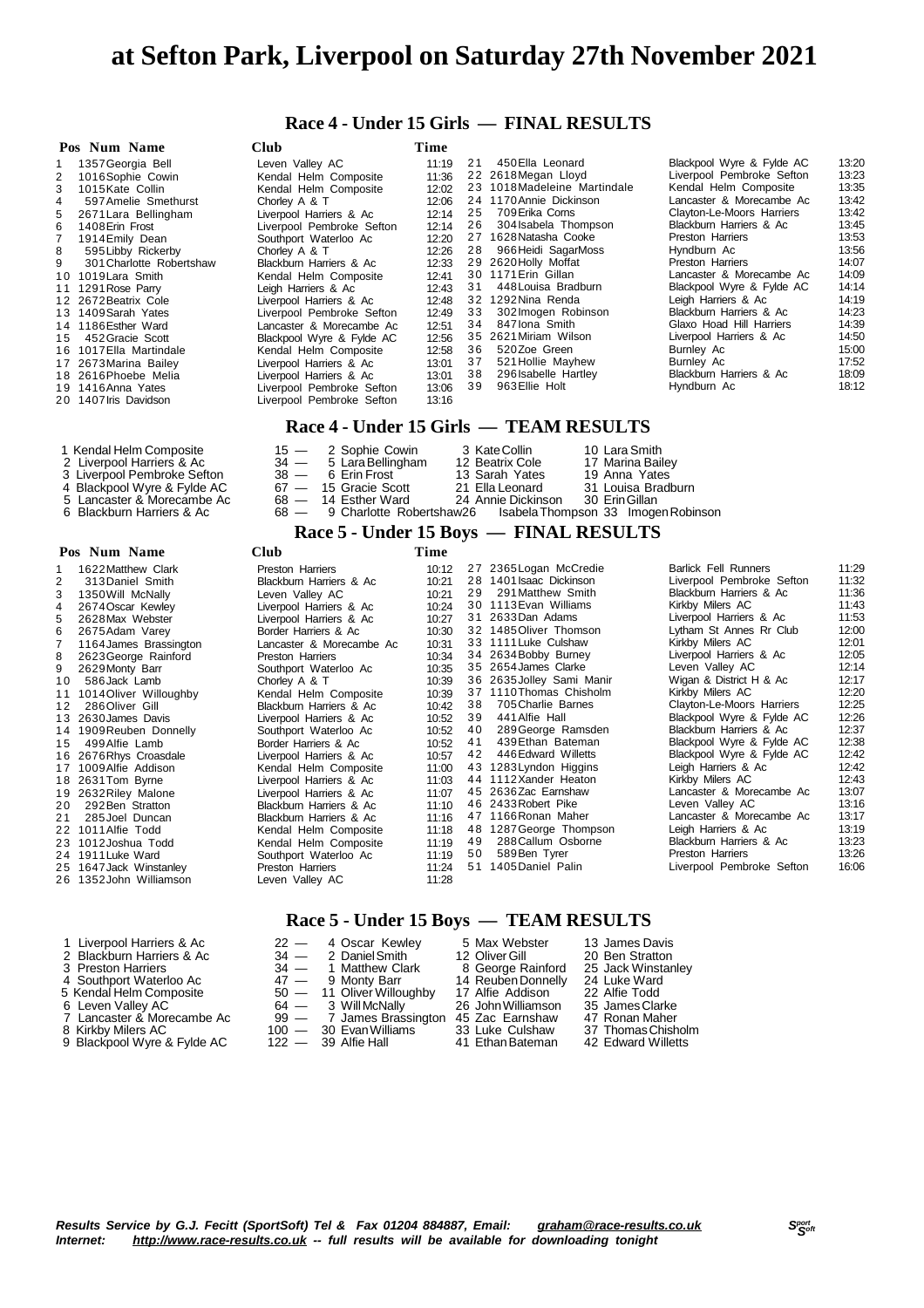**Race 5 - Under 17 Women — FINAL RESULTS**

| Pos Num Name                         | <b>Club</b>                            | Time  |                                            |                                                                                                                           |       |  |  |  |  |
|--------------------------------------|----------------------------------------|-------|--------------------------------------------|---------------------------------------------------------------------------------------------------------------------------|-------|--|--|--|--|
| 1356 Jess Bailey<br>1                | Leven Valley AC                        | 14:53 | 15 2640 Caitlin O'Brien                    | Liverpool Harriers & Ac                                                                                                   | 18:23 |  |  |  |  |
| 2<br>329 Abigail Stratton            | Blackburn Harriers & Ac                | 16:19 | 16 1415 Kate Sutcliffe                     | Liverpool Pembroke Sefton                                                                                                 | 18:24 |  |  |  |  |
| 3<br>2252 Emily Edwards              | Wigan & District H & Ac                | 16:20 | 17 1297 Lily Edwards                       | Leigh Harriers & Ac                                                                                                       | 18:32 |  |  |  |  |
| 4<br>606 Gabrielle Hodson            | Chorley A & T                          | 16:22 | 18 322 Keira Haxton                        | Blackburn Harriers & Ac                                                                                                   | 18:37 |  |  |  |  |
| 5<br>323 Isabel Holt                 | Blackburn Harriers & Ac                | 16:25 | 19<br>608 Megan Leigh                      | Chorley A & T                                                                                                             | 18:42 |  |  |  |  |
| 6<br>1183 Sophie Huxtable            | Lancaster & Morecambe Ac               | 17:05 | 20 1773 Evie Taylor                        | Rossendale Harriers & Ac                                                                                                  | 18:43 |  |  |  |  |
| $\overline{7}$<br>1185 Kirsty Maher  | Lancaster & Morecambe Ac               | 17:12 | 21 2641 Emma Gittens                       | Liverpool Harriers & Ac                                                                                                   | 18:59 |  |  |  |  |
| 8<br>2637 Grace Tobin                | Liverpool Harriers & Ac                | 17:15 | 22 463 Grace Blincow                       | Blackpool Wyre & Fylde AC                                                                                                 | 19:01 |  |  |  |  |
| 9<br>1655 Millie Walton              | <b>Preston Harriers</b>                | 17:24 | 23 2642 Hattie Bain                        | Liverpool Harriers & Ac                                                                                                   | 19:19 |  |  |  |  |
| 10 2638 Isabelle Cunningham          | <b>Preston Harriers</b>                | 17:28 | 24 2643E McOnie-Lownsbrough                | Leigh Harriers & Ac                                                                                                       | 19:43 |  |  |  |  |
| 11 1649 Imogen Blackwell             | Preston Harriers                       | 17:44 | 25 464 Betty Kershaw                       | Blackpool Wyre & Fylde AC                                                                                                 | 19:50 |  |  |  |  |
| 12 2639 Ella McMutrie                | Liverpool Harriers & Ac                | 17:45 | 26<br>607 Lara Ingram-Weston               | Chorley A & T                                                                                                             | 19:59 |  |  |  |  |
| 13 1652 Grace Rayner                 | <b>Preston Harriers</b>                | 18:15 | 317 Kiera Booth<br>27                      | Blackburn Harriers & Ac                                                                                                   | 20:01 |  |  |  |  |
| 14 1023 Sarah Smith                  | Kendal Helm Composite                  | 18:17 | 717 Ciara Duffy<br>28                      | Clayton-Le-Moors Harriers                                                                                                 | 20:28 |  |  |  |  |
|                                      | Race 5 - Under 17 Women — TEAM RESULTS |       |                                            |                                                                                                                           |       |  |  |  |  |
| Blackburn Harriers & Ac              | $25 -$<br>2 Abigail Stratton           |       | 18 Keira Haxton<br>5 Isabel Holt           |                                                                                                                           |       |  |  |  |  |
| 2 Preston Harriers                   | $30 -$<br>9 Millie Walton              |       | 10 Isabelle Cunningham 11 Imogen Blackwell |                                                                                                                           |       |  |  |  |  |
| 3 Liverpool Harriers & Ac            | $35 -$<br>8 Grace Tobin                |       | 12 Ella McMutrie<br>15 Caitlin O'Brien     |                                                                                                                           |       |  |  |  |  |
| 4 Chorley A & T                      | $49 -$<br>4 Gabrielle Hodson           |       | 26 Lara Ingram-Weston<br>19 Megan Leigh    |                                                                                                                           |       |  |  |  |  |
|                                      |                                        |       | Race 6 - Under 17 Men — FINAL RESULTS      |                                                                                                                           |       |  |  |  |  |
| Pos Num Name                         | <b>Club</b>                            | Time  |                                            |                                                                                                                           |       |  |  |  |  |
| 600 Jacob Deacon<br>1                | Chorley A & T                          | 17:09 | 17 2247 Toby Clarke                        | Wigan & District H & Ac                                                                                                   | 19:53 |  |  |  |  |
| 2531 Liam McCay                      | Liverpool Harriers & Ac                | 17:28 | 18 2536 Cameron Oliver                     | Kirkby Milers AC                                                                                                          | 19:55 |  |  |  |  |
| 3<br>601 Josh Geary                  | Chorley A & T                          | 18:12 | 455 Rafael Eaton<br>19                     | Blackpool Wyre & Fylde AC                                                                                                 | 19:58 |  |  |  |  |
| $\overline{4}$<br>715 William Walker | Clayton-Le-Moors Harriers              | 18:36 | 20 2537 Benjamin Roach                     | Liverpool Harriers & Ac                                                                                                   | 19:59 |  |  |  |  |
| 5<br>308 David Holman                | Blackburn Harriers & Ac                | 18:38 | 21<br>310 Jack Paget-Fowler                | Blackburn Harriers & Ac                                                                                                   | 20:02 |  |  |  |  |
|                                      |                                        |       | $0.0.050000$ $0.00000$ $0.00000$ $0.00000$ | $\mathcal{L}$ and $\mathcal{L}$ and $\mathcal{L}$ and $\mathcal{L}$ and $\mathcal{L}$ and $\mathcal{L}$ and $\mathcal{L}$ | 0002  |  |  |  |  |

|    | $\overline{\mathcal{Q}}$ | <u>UINIU V I V I</u>         | .     |    | $\cdots$ $\cdots$ $\cdots$   |                              |       |
|----|--------------------------|------------------------------|-------|----|------------------------------|------------------------------|-------|
| 2  | 2531 Liam McCay          | Liverpool Harriers & Ac      | 17:28 |    | 18 2536 Cameron Oliver       | Kirkby Milers AC             | 19:55 |
|    | 601 Josh Geary           | Chorley A & T                | 18:12 | 19 | 455 Rafael Eaton             | Blackpool Wyre & Fylde AC    | 19:58 |
| 4  | 715 William Walker       | Clayton-Le-Moors Harriers    | 18:36 |    | 20 2537 Beniamin Roach       | Liverpool Harriers & Ac      | 19:59 |
| 5. | 308 David Holman         | Blackburn Harriers & Ac      | 18:38 |    | 21 310 Jack Paget-Fowler     | Blackburn Harriers & Ac      | 20:02 |
| 6  | 1645 Jenson Warren       | <b>Preston Harriers</b>      | 18:44 |    | 22 2538 Daniel Knowles-Slack | Kendal Amateur Athletic Club | 20:07 |
|    | 2532 Joe Ormrod          | Rossendale Harriers & Ac     | 19:00 |    | 23 2251 Gara Joseph Rees     | Wigan & District H & Ac      | 20:43 |
|    | 8 1643Zack Tavlor        | Preston Harriers             | 19:06 |    | 24 2539 Derri Henderson      | Kirkby Milers AC             | 20:54 |
|    | 9 2534 Josh Redmond      | Liverpool Harriers & Ac      | 19:11 |    | 25 1179 James Twigg          | Lancaster & Morecambe Ac     | 21:33 |
|    | 10 603Tom Murphy         | Chorley A & T                | 19:16 |    | 26 2540 Christian Bettany    | Wigan & District H & Ac      | 21:55 |
|    | 11 2535 James Bowen      | Kendal Amateur Athletic Club | 19:16 | 27 | 460Ben Winnemore             | Blackpool Wyre & Fylde AC    | 22:06 |
|    | 12 1642Billy Reid        | <b>Preston Harriers</b>      | 19 19 |    | 28 2541 Fred Calvert         | Lancaster & Morecambe Ac     | 22:09 |
|    | 13 2249 Connor Fletcher  | Wigan & District H & Ac      | 19:37 |    | 29 2419A Maggio-Poyntz       | Walney Wind Cheetahs         | 22:27 |
|    | 14 602 Alex Glew         | Chorley A & T                | 19:44 |    | 30 2543 Valdimir Wiggins     | Preston Harriers             | 22:50 |
|    | 15 1638 Charlie Haigh    | <b>Preston Harriers</b>      | 19:49 | 31 | 311 Umair Rafig              | Blackburn Harriers & Ac      | 22:59 |
|    | 16 314 Dexta Thompson    | Blackburn Harriers & Ac      | 19:50 | 32 | 604 Jones Lewis Warner       | Chorley A & T                | 24:09 |
|    |                          |                              |       |    |                              |                              |       |

# **Race 6 - Under 17 Men — TEAM RESULTS**

| 1 Chorley A & T           | $14 - 1$ Jacob Deacon   | 3 Josh Geary      | 10 Tom Murphy        |
|---------------------------|-------------------------|-------------------|----------------------|
| 2 Preston Harriers        | $26 - 6$ Jenson Warren  | 8 Zack Taylor     | 12 Billy Reid        |
| 3 Liverpool Harriers & Ac | $31 - 2$ Liam McCay     | 9 Josh Redmond    | 20 Beniamin Roach    |
| 4 Blackburn Harriers & Ac | $42 - 5$ David Holman   | 16 Dexta Thompson | 21 Jack Paget-Fowler |
| 5 Wigan & District H & Ac | 53 - 13 Connor Fletcher | 17 Toby Clarke    | 23 Gara Joseph Rees  |

# **Race 6 - Ladies under 20**

| Pos Num Name Cat/Pos   | - Club                          | Time      |                              |                                |       |
|------------------------|---------------------------------|-----------|------------------------------|--------------------------------|-------|
| 1 1426 Chloe Leather   | L20 1 Liverpool Pembroke Sefton | 31:30 5   | 338 Eleesha Charnley         | L20 5 Blackburn Harriers & Ac  | 35:00 |
| 2 1925 Lucy Milling    | L20 2 Southport Waterloo Ac     | $31.59$ 6 | 1221Jessica Dean             | L20 6 Southport Waterloo Ac    | 36:59 |
| 3 1222 Rheagan Edwards | L20 3 Lancaster University      |           | 32:17 7 2549 Abigail Simpson | L20 7 Lancaster University     | 37:05 |
| 4 2303Anna Lonsdale    | L20 4 Lancaster University      | 34:30 8   | 849Ellie Simmonds            | L20 8 Glaxo Hoad Hill Harriers | 38:15 |

# **Race 6 - Ladies under 20 — TEAM RESULTS**

 **Senior Men under 20**

1 Lancaster University 14 — 3 Rheagan Edwards 4 Anna Lonsdale 7 AbigailSimpson

| Pos Num Name Cat/Pos  | Club                            | Time    |                             |                                 |         |
|-----------------------|---------------------------------|---------|-----------------------------|---------------------------------|---------|
| 2378\$Lewis Bowness   | U20 1 Helm Hill Runners         | 34.07 7 | 2502Michael Stevens         | U20 7 Clayton-Le-Moors Harriers | 37:06   |
| 2 2490Ben Kirkman     | U20 2 Rossendale Harriers & Ac  |         | 34.11 8 1190 Jackson Sloan  | U20 8 Lancaster & Morecambe Ac  | 39:58   |
| 3 1417 Jake Dickinson | U20 3 Liverpool Pembroke Sefton |         | 34:25 9 1220 Harry Martin   | U20 9 Lancaster University      | 40:26   |
| 4 524 Bradlev Walsh   | U20 4 Burnley Ac                |         | 34:27 10 1214 Elliot Chubb  | U2010 Lancaster University      | 45:23   |
| 5 1117 Charlie Deakin | U20 5 Kirkby Milers AC          |         | 34:51 11 1656 Arran Baldwin | U2011 Preston Harriers          | 1:27:40 |
| 6 1219 William Eley   | U20 6 Lancaster University      | 36:35   |                             |                                 |         |

# **Senior Men under 20 — TEAM RESULTS**

#### **NOTE:Unattached and non-counters are DELETEDbefore teams are calculated**

1 Lancaster University  $22 - 5$  William Eley 8 Harry Martin 9 Elliot Chubb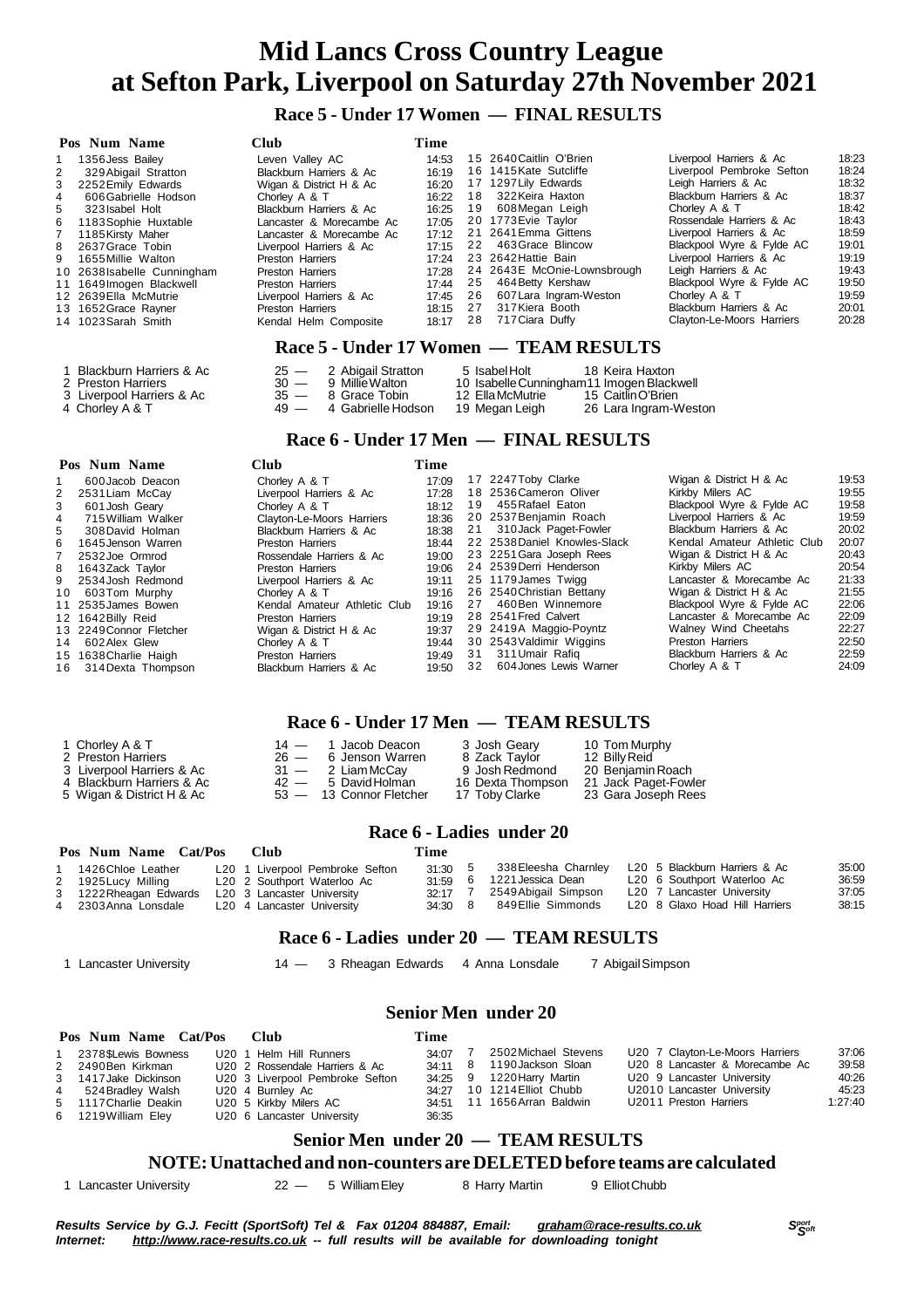**Race 6 - Ladies over 18**

|    | Pos Num Name Cat/Pos                                   |     | Club                                                            | Time           |    |                                                            |              |                                                                 |                |
|----|--------------------------------------------------------|-----|-----------------------------------------------------------------|----------------|----|------------------------------------------------------------|--------------|-----------------------------------------------------------------|----------------|
| 1  | 244 Jessica Judd                                       | L   | 1 Blackburn Harriers & Ac                                       | 26:29          |    | 62 2554 Meryln Gilldaley                                   | L.           | 62 Lancaster University                                         | 39:04          |
| 2  | 2653 Mhari Maclennan                                   | L   | 2 Preston Harriers                                              | 27:39          |    | 63 2555 Natalie Murphy                                     |              | L50 8 Rossendale Harriers & Ac                                  | 39:12          |
| 3  | 2544 Alex O'Brien                                      | L   | 3 Liverpool Harriers & Ac                                       | 29:41          | 64 | 687 Michelle Sumner                                        |              | L3511 Clayton-Le-Moors Harriers                                 | 39:12          |
| 4  | 1580 Carla Davies                                      | L35 | 1 Preston Harriers                                              | 30:31          |    | 65 1871 Michelle Spencer                                   |              | L45 7 Southport Waterloo Ac                                     | 39:23          |
| 5  | 1331 Antonia Fan                                       | L   | 5 Leven Valley AC                                               | 30:32          |    | 66 1246 Rachel Hodgkinson                                  |              | L50 9 Leigh Harriers & Ac                                       | 39:33          |
| 6  | 1392 Kirsty Longley                                    |     | L45 1 Liverpool Pembroke Sefton                                 | 30:45          |    | 67 2196 Lisa Heyes                                         |              | L45 8 Wigan & District H & Ac                                   | 39:47          |
| 7  | 1387 Debra Crook                                       | L40 | 1 Liverpool Pembroke Sefton                                     | 31:11          | 68 | 237 Lindsay Davies                                         |              | L45 9 Blackburn Harriers & Ac                                   | 39:50          |
| 8  | 855 Sharon Taylor                                      |     | L40 2 Helm Hill Runners                                         | 31:13          | 69 | 398 Basia Pawelczak                                        | L.           | 69 Blackpool Wyre & Fylde AC                                    | 40:03          |
| 9  | 2545 India Elliott                                     | L   | 9 Liverpool Harriers & Ac                                       | 31:28          |    | 70 1866 Helen Lavelle                                      |              | L4011 Southport Waterloo Ac                                     | 40:28          |
|    | 10 1426 Chloe Leather                                  |     | L20 1 Liverpool Pembroke Sefton                                 | 31:30          | 71 | 384 Karen Dunford                                          |              | L55 2 Blackpool Wyre & Fylde AC                                 | 40:31          |
|    | 11 1596 Sophie Rotheram                                | L.  | 11 Preston Harriers                                             | 31:49          |    | 72 2148Kay Twist                                           | L.           | L5010 Wesham Road Runners & Ac<br>73 Liverpool Harriers & Ac    | 40:35<br>40:59 |
|    | 12 1925 Lucy Milling                                   |     | L20 2 Southport Waterloo Ac                                     | 31:59          |    | 73 2556 Emily Rowe<br>74 1462 Claire Markham               |              | L4510 Lytham St Annes Rr Club                                   | 41:19          |
|    | 13 1812 Maria Cook                                     |     | L45 2 Skelmersdale Boundary H                                   | 32:13          |    | 75 2649Anna Williams                                       |              | L3512 Skelmersdale Boundary H                                   | 41:22          |
|    | 14 1222 Rheagan Edwards                                |     | L <sub>20</sub> 3 Lancaster University                          | 32:17          | 76 | 253 Michelle Teare                                         |              | L4511 Blackburn Harriers & Ac                                   | 41:34          |
|    | 15 2304 Anna Philps                                    | L   | 15 Lancaster University                                         | 32:22          |    | 77 2066 Alex Earley                                        | $\mathbf{L}$ | 77 Walney Wind Cheetahs                                         | 41:37          |
|    | 16 2214 Sabrina Walley                                 | L   | 16 Wigan & District H & Ac                                      | 32:51          | 78 | 402 Andrea Smith                                           |              | L55 3 Blackpool Wyre & Fylde AC                                 | 41:48          |
|    | 17 2546 Izzy Rayner                                    | L   | 17 Liverpool Pembroke Sefton                                    | 33:30          | 79 | 989 Carolyn Kevan                                          |              | L55 4 Kendal Amateur Athletic Club                              | 42:08          |
|    | 18 1456 Joanna Goorney                                 |     | L50 1 Lytham St Annes Rr Club                                   | 33:35          |    | 80 2557 Amy Wilkin                                         |              | L4512 Kendal Amateur Athletic Club                              | 42:35          |
|    | 19 1329 Caroline Boyle                                 |     | L50 2 Leven Valley AC                                           | 33:59          |    | 81 1465Julia Rolfe                                         |              | L55 5 Lytham St Annes Rr Club                                   | 42:35          |
|    | 20 1148 Lauren Gora                                    |     | L35 2 Lancaster & Morecambe Ac                                  | 34:01          |    | 82 1586 Katie Johnstone                                    | L.           | 82 Preston Harriers                                             | 42:40          |
| 21 | 380 Caroline Betmead                                   |     | L45 3 Blackpool Wyre & Fylde AC                                 | 34:05          |    | 83 2142 Julie Paton                                        |              | L4513 Wesham Road Runners & Ac                                  | 42:42          |
|    | 22 2303 Anna Lonsdale                                  |     | L20 4 Lancaster University                                      | 34:30          | 84 | 837 Dorothy Stirling                                       |              | L5011 Glaxo Hoad Hill Harriers                                  | 42:46          |
| 23 | 234 Katie Buckingham                                   | L.  | 23 Blackburn Harriers & Ac                                      | 34:43          |    | 85 2201 Lucy McKenna                                       | L.           | 85 Wigan & District H & Ac                                      | 42:55          |
| 24 | 338 Eleesha Charnley                                   |     | L <sub>20</sub> 5 Blackburn Harriers & Ac                       | 35:00          |    | 86 1208 Amelia Page                                        | L            | 86 Lancaster University                                         | 43:02          |
|    | 25 1394 Rachel Yates                                   |     | L45 4 Liverpool Pembroke Sefton                                 | 35:07          | 87 | 238 Helen Dawson-Smith L5012 Blackburn Harriers & Ac       |              |                                                                 | 43:02          |
|    | 26 2420 Ellie Robinson                                 | L.  | 26 Wigan & District H & Ac                                      | 35:07          |    |                                                            |              | 88 2558 Anne Mayers-Smith L3513 Wesham Road Runners & Ac        | 43:20          |
|    | 27 1460 Melanie Koth<br>28 1861 Clare Constable        |     | L45 5 Lytham St Annes Rr Club<br>L50 3 Southport Waterloo Ac    | 35:21<br>35:29 |    | 89 1863Katy Coupland                                       |              | L4514 Southport Waterloo Ac                                     | 43:28          |
|    | 29 1590 Kate Lakeland                                  | L   | 29 Preston Harriers                                             | 35:40          |    | 90 2559Gemma Delamere                                      |              | L3514 Southport Waterloo Ac                                     | 43:31          |
|    | 30 1593 Katey Markland                                 |     | L35 3 Preston Harriers                                          | 35:43          |    | 91 1153Miriam Maher                                        |              | L5013 Lancaster & Morecambe Ac                                  | 43:33          |
| 31 | 397 Carly Morgan                                       | L.  | 31 Blackpool Wyre & Fylde AC                                    | 35:46          | 92 | 990 Dianne Priestley                                       |              | L70 1 Kendal Amateur Athletic Club                              | 43:36          |
|    | 32 1332 Elizabeth McNally                              |     | L50 4 Leven Valley AC                                           | 35:55          |    | 93 2210Amy Tinker                                          | L.           | 93 Wigan & District H & Ac                                      | 43:47          |
|    | 33 2278 Nina Pilkington                                |     | L40 3 Wigan Phoenix                                             | 36:05          |    | 94 1602Olga Wiggins                                        |              | L4012 Preston Harriers                                          | 44:14          |
|    | 34 2648 Honor Thompson                                 |     | L35 4 Skelmersdale Boundary H                                   | 36:07          |    | 95 1150Jennie Hodgson                                      |              | L60 2 Lancaster & Morecambe Ac                                  | 44:22          |
|    | 35 2070 Karen Maggio-PoyntzL50 5 Walney Wind Cheetahs  |     |                                                                 | 36:11          |    | 96 1868Helen Lodge                                         |              | L5014 Southport Waterloo Ac                                     | 44:30          |
|    | 36 2072 Amy Singleton                                  |     | L40 4 Walney Wind Cheetahs                                      | 36:11          |    | 97 1207 Georgina Letts                                     | L            | 97 Lancaster University                                         | 44:35          |
|    | 37 1205 Bethan Dowsett                                 | L   | 37 Lancaster University                                         | 36:20          |    | 98 2650Sally Adams                                         |              | L4515 Skelmersdale Boundary H                                   | 44:56          |
| 38 | 757 Jayne Perry                                        |     | L40 5 Garstang Running Club                                     | 36:33          |    | 99 1088 Bhavna Mistry                                      |              | L5015 Kirkby Milers AC                                          | 45:28          |
|    | 39 2548 Corinna Howorth                                | L   | 39 Rossendale Harriers & Ac                                     | 36:45          |    | 1001707 Margaret Worbey                                    |              | L4013 Red Rose Road Runners                                     | 45:55          |
| 40 | 833 Elsie Roberts                                      |     | L40 6 Glaxo Hoad Hill Harriers                                  | 36:55          |    | 1011592Elena Macdonald                                     |              | L4516 Preston Harriers                                          | 45:56          |
|    | 41 1221 Jessica Dean                                   |     | L20 6 Southport Waterloo Ac                                     | 36:59          |    | 102 128 Louise Hill                                        |              | L4014 Astley & Tyldesley RR                                     | 46:15          |
|    | 42 2277 Karen Moorfield                                |     | L35 5 Wigan Phoenix                                             | 37:04          |    | 103 678 Jane Hylands                                       |              | L5016 Clayton-Le-Moors Harriers                                 | 46:32          |
|    | 43 1459 Barbara Holmes                                 |     | L60 1 Lytham St Annes Rr Club                                   | 37:04          |    | 104 987 Sue Booth                                          |              | L60 3 Kendal Amateur Athletic Club                              | 46:47<br>47:17 |
|    | 44 2549 Abigail Simpson                                |     | L20 7 Lancaster University                                      | 37:05          |    | 105 1737 Sara Steel<br>106 2203 Ruth Peet                  |              | L4015 Rossendale Harriers & Ac<br>L4517 Wigan & District H & Ac | 47:26          |
|    | 45 2207 Rachel Sidebotham L                            |     | 45 Wigan & District H & Ac                                      | 37:07          |    | 107 2651 Tracy Berry                                       |              | L3515 Skelmersdale Boundary H                                   | 48:14          |
|    | 46 2550 Amy Whitehead                                  |     | L35 6 Walney Wind Cheetahs                                      | 37:25          |    | 108 2191 Adrienne Barnes                                   |              | L5017 Wigan & District H & Ac                                   | 48:56          |
|    | 47 1731 Sophie Howard                                  | L   | 47 Rossendale Harriers & Ac                                     | 37:34          |    | 109 2560 Sharon Roberts                                    |              | L 109 Liverpool Pembroke Sefton                                 | 49:05          |
|    | 48 2197 Jacqui Jones                                   |     | L55 1 Wigan & District H & Ac                                   | 37:39          |    | 110 2652 Ursula Cheetham                                   |              | L4518 Skelmersdale Boundary H                                   | 49:12          |
|    | 49 2551 Kira Cheshire                                  | L.  | 49 Blackpool Wyre & Fylde AC                                    | 37:45          |    | 1111601Sue Wickham                                         |              | L60 4 Preston Harriers                                          | 49:24          |
|    | 50 1699 Samantha Edwards                               |     | L35 7 Red Rose Road Runners                                     | 37:49          |    | 1121862 Susan Cooper                                       |              | L65 1 Southport Waterloo Ac                                     | 49:46          |
|    | 51 2552 Jenny Clarke                                   |     | L35 8 Blackpool Wyre & Fylde AC                                 | 37:57          |    | 113 124 Kay Campbell                                       |              | L4519 Astley & Tyldesley RR                                     | 49:55          |
|    | 52 2553 Kelly Anne Towns                               | L40 | 7 Wigan & District H & Ac                                       | 37:59          |    | 114 2073 Louise Turner                                     |              | L4016 Walney Wind Cheetahs                                      | 50:14          |
|    | 53 1250 Katie Sanderson                                |     | L45 6 Leigh Harriers & Ac                                       | 38:06<br>38:11 |    | 1151600 Julie Tyrer                                        |              | L4520 Preston Harriers                                          | 50:43          |
| 55 | 54 1870 Andrea Scarborough L40 8 Southport Waterloo Ac |     |                                                                 | 38:15          |    | 116 1081 Paula Heaton                                      |              | L4521 Kirkby Milers AC                                          | 51:23          |
|    | 849 Ellie Simmonds<br>56 1453 Catherine Carrdus        |     | L20 8 Glaxo Hoad Hill Harriers<br>L50 6 Lytham St Annes Rr Club | 38:19          |    | 117 2013 Sharon Webber                                     |              | L4522 Trawden Athletic Club                                     | 52:06          |
|    | 57 1728 Joanne Cleaver                                 |     | L35 9 Rossendale Harriers & Ac                                  | 38:22          |    | 118 2561 Lynn Hawthornthwaite L351 6 Trawden Athletic Club |              |                                                                 | 52:23          |
| 58 | 130 Louise Jeffrey-Read                                |     | L40 9 Astley & Tyldesley RR                                     | 38:30          |    | 119 690 Sharon Wilson                                      |              | L4523 Clayton-Le-Moors Harriers                                 | 57:21          |
| 59 | 394 Laura Lawler                                       |     | L50 7 Blackpool Wyre & Fylde AC                                 | 38:41          |    | 1201226 Debbie Copper                                      |              | L4017 Leigh Harriers & Ac                                       | 58:41          |
|    | 60 1334 Leanne Scott                                   |     | L3510 Leven Valley AC                                           | 38:49          |    | 121 864 Patricia Henry                                     |              | L55 6 Hyndburn Ac                                               | 1:02:39        |
| 61 | 390 Julie Hall                                         |     | L4010 Blackpool Wyre & Fylde AC                                 | 38:51          |    | 1221594 Adela Nuttall                                      |              | L60 5 Preston Harriers                                          | 1:06:08        |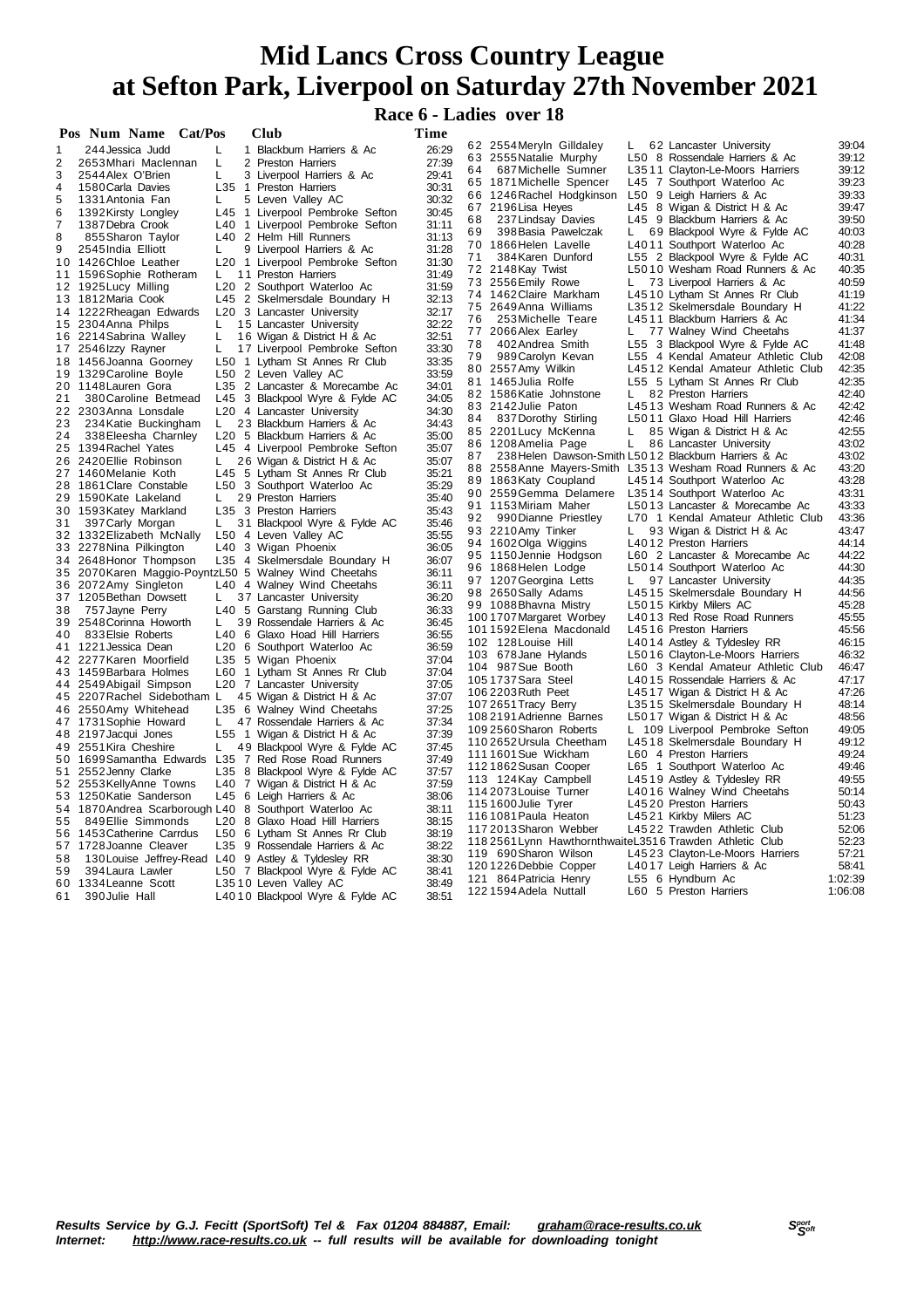#### **Race 6 - Ladies over 18 — TEAM RESULTS**

- 25 Wesham Road Runners & Ac 243 —<br>26 Kendal Amateur Athletic Club 251 —
- 
- 29 Skelmersdale Boundary H 'B'
- 
- 
- 3 Leven Valley AC<br>4 Walney Wind Che
- 4 Walney Wind Cheetahs<br>5 Skelmersdale Boundary
- 
- 
- 7 Preston Harriers<br>8 Southport Water 8 Southport Waterloo Ac
- 9 Wigan & District H & Ac
- 10 Lancaster & Morecambe Ac
- 11 Rossendale Harriers & Ac
- 12 Blackburn Harriers & Ac
- 13 Wesham Road Runners & Ac
- 
- 16 Astley & Tyldesley RR
- 
- 
- 1 Lytham St Annes Rr Club
- 2 Blackpool Wyre & Fylde AC
- 3 Southport Waterloo Ac
- 
- 6 Skelmersdale Boundary H
- 
- 7 Kendal Amateur Athletic Club<br>8 Preston Harriers **Preston Harriers**
- 1 Kendal Amateur Athletic Club 21 5 Carolyn Kevan 7 DiannePriestley 9 Sue Booth

1 Preston Harriers 17  $-$  2 Mhari Maclennan 4 Carla Davies 11 Sophie Rotheram<br>
2 Liverpool Pembroke Sefton 23  $-$  6 Kirsty Longley 7 Debra Crook 10 Chloe Leather<br>
3 Blackburn Harriers & Ac 48  $-$  1 Jessica Judd 23 Katie B 2 Liverpool Pembroke Sefton 23 — 6 Kirsty Longley 7 Debra Crook 10 Chloe Leather 3 Blackburn Harriers & Ac 48 — 1 Jessica Judd 23 KatieBuckingham 24 Eleesha Charnley 4 Lancaster University 51 — 14 Rheagan Edwards 15 Anna Philps 22 Anna Lonsdale 5 Leven Valley AC 56 — 5 Antonia Fan 19 Caroline Boyle 32 ElizabethMcNally 6 Southport Waterloo Ac 81 — 12 Lucy Milling 28 Clare Constable 41 Jessica Dean 7 Liverpool Harriers & Ac 85 — 3 Alex O'Brien 9 India Elliott 73 Emily Rowe<br>8 Wigan & District H & Ac 87 — 16 Sabrina Walley 26 Ellie Robinson 45 Rachel Sidebotham<br>9 Lytham St Annes Rr Club 88 — 18 Joanna Goorney 27 Melani 8 Wigan & District H & Ac 87 — 16 Sabrina Walley 26 Ellie Robinson 45 Rachel Sideboth.<br>9 Lytham St Annes Rr Club 88 — 18 Joanna Goorney 27 Melanie Koth 43 Barbara Holmes 9 Lytham St Annes Rr Club 88 - 18 Joanna Goorney 27 Melanie Koth 43 Barbara Holm<br>10 Blackpool Wyre & Fylde AC 101 - 21 Caroline Betmead 31 Carly Morgan 49 Kira Cheshire<br>11 Walney Wind Cheetahs 117 - 35 Karen Maggio-Poyntz3 10 Blackpool Wyre & Fylde AC 101 — 21 Caroline Betmead 31 Carly Morgan 49 Kira Cheshire<br>11 Walney Wind Cheetahs 117 — 35 Karen Maggio-Poyntz36 Amy Singleton 46 Amy Whitehead<br>12 Skelmersdale Boundary H 122 — 13 Maria Cook 3 11 Walney Wind Cheetahs 117 — 35 Karen Maggio-Poyntz36 Amy Singleton 46 Amy Whitehead 12 Skelmersdale Boundary H 122 — 13 MariaCook 34 Honor Thompson 75 AnnaWilliams 13 Preston Harriers 'B' 141 — 29 Kate Lakeland 30 Katey Markland 82 Katie Johnstone 14 Rossendale Harriers & Ac 143 — 39 Corinna Howorth 47 Sophie Howard 57 Joanne Cleaver 15 Lancaster University 'B' 143 — 37 Bethan Dowsett 44 AbigailSimpson 62 MerylnGilldaley 16 Liverpool Pembroke Sefton 'B' 151 - 17 Izzy Rayner 25 Rachel Yates 109 Sharon Roberts<br>17 Wigan & District H & Ac 'B' 167 - 48 Jacqui Jones 52 KellyAnne Towns 67 Lisa Heyes<br>18 Blackpool Wyre & Fylde AC 'B' 171 - 51 Jenny 17 Wigan & District H & Ac 'B' 167 — 48 Jacqui Jones 52 KellyAnne Towns 67 Lisa Heyes<br>18 Blackpool Wyre & Fylde AC 'B' 171 — 51 Jenny Clarke 59 Laura Lawler 61 Julie Hall 19 Glaxo Hoad Hill Harriers 179 — 40 Elsie Roberts 55 EllieSimmonds 84 Dorothy Stirling 20 Southport Waterloo Ac 'B' 189 — 54 Andrea Scarborough65 Michelle Spencer 70 Helen Lavelle 21 Lancaster & Morecambe Ac 206 — 20 Lauren Gora 91 MiriamMaher 95 Jennie Hodgson 22 Lytham St Annes Rr Club 'B' 211 — 56 Catherine Carrdus 74 ClaireMarkham 81 Julia Rolfe 23 Blackburn Harriers & Ac 'B' 231 — 68 Lindsay Davies 76 Michelle Teare 87 Helen Dawson-Smith 231 — 68 Lindsay Davies<br>
239 — 53 Katie Sanderson 66 Rachel Podgkinson120 Debbie Copper<br>
243 — 72 Kay Twist 83 Julie Paton 88 Anne Mayers-Smith<br>
251 — 79 Carolyn Kevan 80 Amy Wilkin 92 Dianne Priestley 26 Kendal Amateur Athletic Club 251 — 79 Carolyn Kevan 80 Amy Wilkin 92 Dianne Priestley<br>27 Astley & Tyldesley RR 273 — 58 Louise Jeffrey-Read102Louise Hill 113 Kay  28 Clayton-Le-Moors Harriers 286 — 64 MichelleSumner 103 Jane Hylands 119 Sharon Wilson

#### **Race 6 - Ladies over 35 — TEAM RESULTS**

| 1 Liverpool Pembroke Sefton     | $15 -$  | 2 Kirsty Longley                            | 3 Debra Crook                         | 10 Rachel Yates       |
|---------------------------------|---------|---------------------------------------------|---------------------------------------|-----------------------|
| 2 Lytham St Annes Rr Club       |         | 39 - 6 Joanna Goorney                       | 11 Melanie Koth                       | 22 Barbara Holmes     |
| 3 Leven Valley AC               | $55 -$  | 7 Caroline Boyle                            | 14 Elizabeth McNally                  | 34 Leanne Scott       |
| 4 Walney Wind Cheetahs          | 58 —    | 17 Karen Maggio-Poyntz18 Amy Singleton      |                                       | 23 Amy Whitehead      |
| 5 Skelmersdale Boundary H       | 67 —    | 5 Maria Cook                                | 16 Honor Thompson                     | 46 Anna Williams      |
| 6 Blackpool Wyre & Fylde AC     | 68 —    | 9 Caroline Betmead                          | 26 Jenny Clarke                       | 33 Laura Lawler       |
| 7 Preston Harriers              | 74 —    | 1 Carla Davies                              | 13 Katey Markland                     | 60 Olga Wiggins       |
| 8 Southport Waterloo Ac         |         | 79 - 12 Clare Constable                     | 29 Andrea Scarborough38               | Michelle Spencer      |
| 9 Wigan & District H & Ac       |         | $91 - 24$ Jacqui Jones                      | 27 KellyAnne Towns                    | 40 Lisa Heyes         |
| 10 Lancaster & Morecambe Ac     | $127 -$ | 8 Lauren Gora                               | 58 Miriam Maher                       | 61 Jennie Hodgson     |
| 11 Rossendale Harriers & Ac     |         | 137 — 31 Joanne Cleaver                     | 36 Natalie Murphy                     | 70 Sara Steel         |
| 12 Blackburn Harriers & Ac      |         | 142 — 41 Lindsay Davies                     | 47 Michelle Teare                     | 54 Helen Dawson-Smith |
| 13 Wesham Road Runners & Ac     |         | $151 - 44$ Kay Twist                        | 52 Julie Paton                        | 55 Anne Mayers-Smith  |
| 14 Leigh Harriers & Ac          |         | 151 - 28 Katie Sanderson                    | 39 Rachel Hodgkinson 84 Debbie Copper |                       |
| 15 Kendal Amateur Athletic Club | $158 -$ | 49 Carolyn Kevan                            | 50 Amy Wilkin                         | 59 Dianne Priestley   |
| 16 Astley & Tyldesley RR        |         | 176 - 32 Louise Jeffrey-Read 67 Louise Hill |                                       | 77 Kay Campbell       |
| 17 Clayton-Le-Moors Harriers    |         | 188 - 37 Michelle Sumner                    | 68 Jane Hylands                       | 83 Sharon Wilson      |

#### **Race 6 - Ladies over 45 — TEAM RESULTS**

| 1 Lytham St Annes Rr Club      | 21 - 3 Joanna Goorney     | 7 Melanie Koth      | 11 Barbara Holmes     |
|--------------------------------|---------------------------|---------------------|-----------------------|
| 2 Blackpool Wyre & Fylde AC    | $41 - 5$ Caroline Betmead | 15 Laura Lawler     | 21 Karen Dunford      |
| 3 Southport Waterloo Ac        | 57 - 8 Clare Constable    | 17 Michelle Spencer | 32 Katy Coupland      |
| 4 Wigan & District H & Ac      | 73 — 12 Jacqui Jones      | 19 Lisa Heves       | 42 Ruth Peet          |
| 5 Blackburn Harriers & Ac      | 75 - 20 Lindsay Davies    | 24 Michelle Teare   | 31 Helen Dawson-Smith |
| 6 Skelmersdale Boundary H      | 83 — 2 Maria Cook         | 37 Sally Adams      | 44 Ursula Cheetham    |
| 7 Kendal Amateur Athletic Club | 87 — 26 Carolyn Kevan     | 27 AmyWilkin        | 34 Dianne Priestley   |
| 8 Preston Harriers             | 132 - 39 Elena Macdonald  | 45 Sue Wickham      | 48 Julie Tyrer        |

#### **Race 6 - Ladies over 55 — TEAM RESULTS**

# **Race 6 - Ladies over 65 — TEAM RESULTS No complete teams**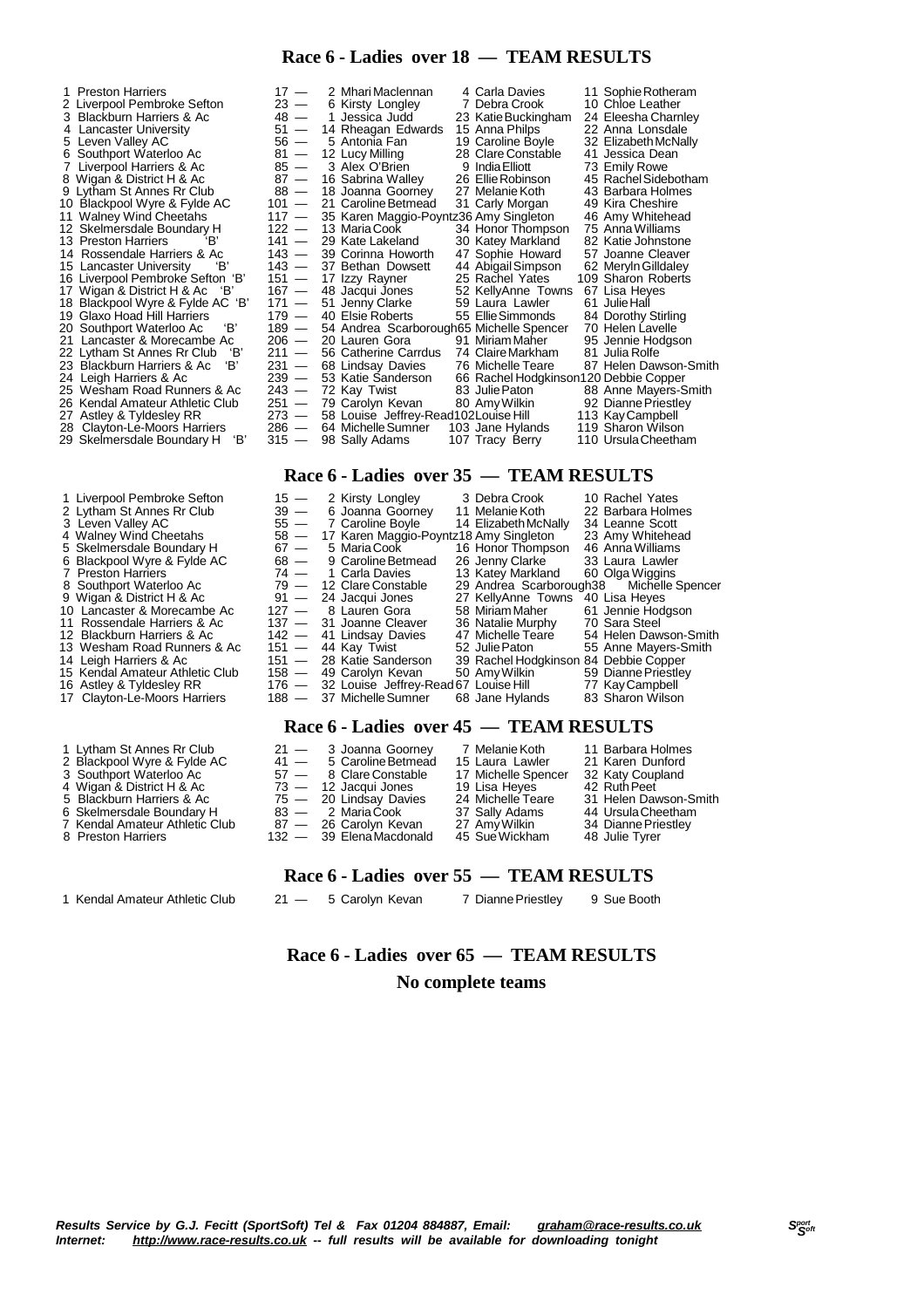**Senior Men — FINAL RESULTS (\$=non-counter)**

|          | Pos Num Name Cat/Pos                              |  | Club                                                                     | Time           |                                                                                    |                                                                  |                |
|----------|---------------------------------------------------|--|--------------------------------------------------------------------------|----------------|------------------------------------------------------------------------------------|------------------------------------------------------------------|----------------|
| 1        | 2482Jonny Mellor                                  |  | Liverpool Harriers & Ac                                                  | 29:31          | 87 2189 Stuart Towns                                                               | V45 8 Wigan & District H & Ac                                    | 38:11          |
| 2        | 1193 Jacob Cann                                   |  | Lancaster University                                                     | 29:40          | 88 2509 Jared Nichols                                                              | Liverpool Pembroke Sefton                                        | 38:16          |
| 3<br>4   | 194 Callum Davidson<br>224 Robert Warner          |  | Blackburn Harriers & Ac<br>Blackburn Harriers & Ac                       | 30:09<br>30:42 | 89 2510 Pete Cunniff<br>90 1124 Shane Cody                                         | V4010 Wigan & District H & Ac<br>V4011 Lancaster & Morecambe Ac  | 38:16<br>38:17 |
| 5        | 218 Tim Raynes                                    |  | Blackburn Harriers & Ac                                                  | 30:43          | 91 2511 Carl Hanagan                                                               | V4012 Kendal Amateur Athletic Club                               | 38:20          |
| 6        | 1191 Matthew Briggs                               |  | Lancaster University                                                     | 31:09          | 92 1119 John Brassington                                                           | V45 9 Lancaster & Morecambe Ac                                   | 38:21          |
| 7        | 1371 Ross Harrison                                |  | Liverpool Pembroke Sefton                                                | 31:39          | 93 2336 Kevin Walker                                                               | V4510 Skelmersdale Boundary H<br>Leven Valley AC                 | 38:24          |
| 8<br>9   | 1195 Leo Cossham<br>776 Matthew Elkington         |  | Lancaster University<br>Glaxo Hoad Hill Harriers                         | 31:51<br>31:55 | 94 1309 Danny Bouffler<br>95 2174 Mark Morgan-Hillam V4511 Wigan & District H & Ac |                                                                  | 38:31<br>38:36 |
|          | 10 1194 Reuben Copley                             |  | Lancaster University                                                     | 32:00          | 96 1040 James Ellis                                                                | Kirkby Milers AC                                                 | 38:40          |
|          | 11 2483Jo Doherty Jon -                           |  | Liverpool Harriers & Ac                                                  | 32:01          | 97 2512 Chris Pyle                                                                 | Lancaster & Morecambe Ac                                         | 38:51          |
| 12       | 982 Alasdair Russell                              |  | Kendal Amateur Athletic Club                                             | 32:08          | 98 1578 Robert Worsey                                                              | <b>Preston Harriers</b>                                          | 38:54          |
| 14       | 13 2484 Matthew Leahy<br>160 Ross Campbell        |  | Liverpool Harriers & Ac<br>Barrow & Furness Striders                     | 32:15<br>32:43 | 99 2513 Matthew Clawson<br>1001841 Peter Roome                                     | Rossendale Harriers & Ac<br>V55 2 Southport Waterloo Ac          | 38:59<br>39:01 |
|          | 15 1544 Chris Livesey                             |  | <b>Preston Harriers</b>                                                  | 32:58          | 1012514 James Playbody                                                             | V4013 Southport Waterloo Ac                                      | 39:05          |
|          | 16 1849 James Tartt                               |  | Southport Waterloo Ac                                                    | 32:59          | 102 2161 Mike Harris                                                               | V50 6 Wigan & District H & Ac                                    | 39:06          |
|          | 17 2486 Ethan Dunn                                |  | Liverpool Harriers & Ac                                                  | 33:13          | 103 1844 Marc Singer<br>104 104 Mark Collins                                       | Southport Waterloo Ac<br>V4512 Astley & Tyldesley RR             | 39:07<br>39:08 |
|          | 18 1827 Ben Johnson<br>19 2487 Tony O?Brien       |  | Southport Waterloo Ac<br>Liverpool Pembroke Sefton                       | 33:22<br>33:31 | 1051308John Bell                                                                   | Leven Valley AC                                                  | 39:12          |
|          | 20 2488Jon Cleaver                                |  | V40 1 Rossendale Harriers & Ac                                           | 33:41          | 106 852 Justin Tancrel                                                             | V4513 Helm Hill Runners                                          | 39:18          |
|          | 21 2489 Wall Matt                                 |  | Leven Valley AC                                                          | 33:44          | 107 775 Gary Dover                                                                 | V55 3 Glaxo Hoad Hill Harriers                                   | 39:19          |
|          | 22 1140 Beau Smith<br>23 1375 Chris Maher         |  | Lancaster & Morecambe Ac                                                 | 33:58<br>33:58 | 108 768 Darren Coward<br>109 1058 Danny Murphy                                     | Glaxo Hoad Hill Harriers<br>Kirkby Milers AC                     | 39:24<br>39:43 |
|          | 24 1145 Joseph Twigg                              |  | Liverpool Pembroke Sefton<br>Lancaster & Morecambe Ac                    | 34:03          | 1102515Thomas Croft                                                                | Liverpool Harriers & Ac                                          | 39:49          |
|          | 25 1820 Mark Dunham                               |  | V40 2 Southport Waterloo Ac                                              | 34:06          | 111 735 Richard Jones                                                              | V4014 Garstang Running Club                                      | 39:54          |
|          | 26 2378 \$Lewis Bowness                           |  | U20 1 Helm Hill Runners                                                  | 34:07          | 112 1535 Steve Hallas                                                              | V4514 Preston Harriers                                           | 39.56          |
|          | 27 1032 Liam Brown<br>28 2490 Ben Kirkman         |  | Kirkby Milers AC<br>U20 2 Rossendale Harriers & Ac                       | 34:11<br>34:11 | 1131132 Mark Holgate<br>1141190 Jackson Sloan                                      | V4515 Lancaster & Morecambe Ac<br>U20 8 Lancaster & Morecambe Ac | 39:57<br>39:58 |
|          | 29 1828 Andrew Kershaw                            |  | Southport Waterloo Ac                                                    | 34:12          | 1151362 Greg Callaghan                                                             | V55 4 Liverpool Pembroke Sefton                                  | 39:59          |
|          | 30 2491 Harry Blackburn                           |  | Liverpool Harriers & Ac                                                  | 34:16          | 1162516Matthew Hallsall                                                            | Southport Waterloo Ac                                            | 40:04          |
|          | 31 2492 Joe Niven                                 |  | Liverpool Pembroke Sefton                                                | 34:21          | 117 341 Nathan Baker                                                               | Blackpool Wyre & Fylde AC                                        | 40:05          |
| 33       | 32 1417 Jake Dickinson<br>524 Bradley Walsh       |  | U20 3 Liverpool Pembroke Sefton<br>U20 4 Burnley Ac                      | 34:25<br>34:27 | 118 2367 Jordan Cobb<br>1191574 David Watson                                       | Blackpool Wyre & Fylde AC<br>V50 7 Preston Harriers              | 40:05<br>40:07 |
|          | 34 2493 Rob Webb                                  |  | Rossendale Harriers & Ac                                                 | 34:43          | 1201197 Matthew Green                                                              | Lancaster University                                             | 40:10          |
|          | 35 1576 Wesley Wilkinson                          |  | <b>Preston Harriers</b>                                                  | 34:45          | 1211318 David Kyriacou                                                             | Leven Valley AC                                                  | 40:13          |
|          | 36 1822 David Hamilton                            |  | V50 1 Southport Waterloo Ac                                              | 34:47          | 122 729 Simon Gora                                                                 | Garstang Running Club                                            | 40:16          |
|          | 37 1553 William Metcalf<br>38 1117 Charlie Deakin |  | Preston Harriers<br>U20 5 Kirkby Milers AC                               | 34:48<br>34:51 | 123 350 Stuart Hall<br>124 1811 Daniel Gilbody                                     | V4015 Blackpool Wyre & Fylde AC<br>Skelmersdale Boundary H       | 40:19<br>40:20 |
|          | 39 1717 Sean Greenwood                            |  | Rossendale Harriers & Ac                                                 | 34:53          | 1251220 Harry Martin                                                               | U20 9 Lancaster University                                       | 40:26          |
|          | 40 2302 Calum Laing                               |  | Lancaster University                                                     | 34:56          | 1261044 Kevin Harrison                                                             | V4016 Kirkby Milers AC                                           | 40:31          |
| 41       | 819 Nathan White                                  |  | Glaxo Hoad Hill Harriers                                                 | 35:06          | 127 1821 Ian Fitzpatrick                                                           | V55 5 Southport Waterloo Ac                                      | 40:33          |
|          | 42 2172 Jonathan Kearsley<br>43 1385 Mark Wynne   |  | Wigan & District H & Ac<br>V45 1 Liverpool Pembroke Sefton               | 35:12<br>35:13 | 128 2645 Steven Watson<br>129 1307 James Bailey                                    | Skelmersdale Boundary H<br>V4516 Leven Valley AC                 | 40:36<br>40:38 |
|          | 44 2494 Ryan Whiston                              |  | Liverpool Harriers & Ac                                                  | 35:16          | 130 773 Sean Dixon                                                                 | V55 6 Glaxo Hoad Hill Harriers                                   | 40:38          |
|          | 45 1137 Lee Parrington                            |  | V40 3 Lancaster & Morecambe Ac                                           | 35:17          | 131 1054 Daniel McKevitt                                                           | V4017 Kirkby Milers AC                                           | 40:43          |
|          | 46 1141 Peter Stock                               |  | Lancaster & Morecambe Ac                                                 | 35:44          | 1321028Daniel Alexander<br>133 2517 Josh Murphy                                    | V4018 Kirkby Milers AC<br>Leven Valley AC                        | 40:54<br>41:01 |
|          | 47 1384 Kevin Usher<br>48 2495 Matt Guilder       |  | V55 1 Liverpool Pembroke Sefton<br>Lancaster & Morecambe Ac              | 35:45<br>35.48 | 134 792Ken Lamb                                                                    | V55 7 Glaxo Hoad Hill Harriers                                   | 41:20          |
| 49       | 633 James Dunderdale                              |  | V40 4 Clayton-Le-Moors Harriers                                          | 35:49          | 135 1365 John Dickinson                                                            | V55 8 Liverpool Pembroke Sefton                                  | 41:23          |
|          | 50 1320 David McNally                             |  | V40 5 Leven Valley AC                                                    | 36:00          | 136 1541 Paul Jeffries                                                             | V4517 Preston Harriers                                           | 41:28          |
|          | 51 2496 Ray Edgar                                 |  | Lancaster & Morecambe Ac                                                 | 36:02          | 1371683Simon Shaw<br>1381228 Martin Conroy                                         | V55 9 Red Rose Road Runners<br>V50 8 Leigh Harriers & Ac         | 41:29<br>41:32 |
| 52<br>53 | 986 Richard Wilson<br>984 Joe Todd                |  | V40 6 Kendal Amateur Athletic Club<br>V45 2 Kendal Amateur Athletic Club | 36:03<br>36:13 | 1391123 Andrew Clokey                                                              | V4019 Lancaster & Morecambe Ac                                   | 41:32          |
|          | 54 2497Dan Corrigan                               |  | Liverpool Harriers & Ac                                                  | 36:20          | 140 810Tom Southward                                                               | Glaxo Hoad Hill Harriers                                         | 41:33          |
|          | 55 2498 Rob McGrath                               |  | V50 2 Southport Waterloo Ac                                              | 36:31          | 141 2519 Phil McDonald                                                             | Liverpool Pembroke Sefton                                        | 41:34          |
| 56       | 985 Matthew Wilson<br>57 1219 William Eley        |  | V45 3 Kendal Amateur Athletic Club<br>U20 6 Lancaster University         | 36:33          | 142 2038 Dean Crossman<br>143 2328 Michael Aisbitt                                 | Walney Wind Cheetahs<br>V4518 Skelmersdale Boundary H            | 41:37<br>41:38 |
|          | 58 2499 Matthew Dwerryhouse                       |  | Liverpool Harriers & Ac                                                  | 36:35<br>36:37 | 144 548 Paul Wareing                                                               | V5510 Chorley A & T                                              | 41:39          |
|          | 59 2500 Matt Nuttall                              |  | Blackburn Harriers & Ac                                                  | 36:40          | 145 2162 Gareth Harrison                                                           | Wigan & District H & Ac                                          | 41:41          |
| 60       | 815 Luke Turner                                   |  | Glaxo Hoad Hill Harriers                                                 | 36:50          | 146 1824 Steven Howard                                                             | Southport Waterloo Ac                                            | 41:46          |
|          | 61 1056 Lee Moore<br>62 2501 Simon Redhead        |  | Kirkby Milers AC<br>Kirkby Milers AC                                     | 36:52<br>36:56 | 147 2520 Jason Denton<br>148 2521 Dave Pollitt                                     | V50 9 Leigh Harriers & Ac<br>V5010 Leigh Harriers & Ac           | 42:00<br>42:01 |
|          | 63 2164 John Heyes                                |  | V50 3 Wigan & District H & Ac                                            | 37:02          | 149 2274 Chris Wilson                                                              | V5011 Wigan Phoenix                                              | 42:03          |
|          | 64 2502 Michael Stevens                           |  | U20 7 Clayton-Le-Moors Harriers                                          | 37:06          | 1501815Neil Adshead                                                                | V60 1 Southport Waterloo Ac                                      | 42:06          |
|          | 65 2503 Paul Owens                                |  | Liverpool Harriers & Ac                                                  | 37:09          | 1511666Stuart Cann                                                                 | V5511 Red Rose Road Runners                                      | 42:15          |
| 67       | 66 1199 Richard Joisce<br>103Tim Campbell         |  | Lancaster University<br>V45 4 Astley & Tyldesley RR                      | 37:09<br>37:10 | 152 2522 Philip Griffiths<br>153 1131 Graham Hodgson                               | Wigan & District H & Ac<br>V60 2 Lancaster & Morecambe Ac        | 42:17<br>42:17 |
|          | 68 1315 Nathan Harris                             |  | Leven Valley AC                                                          | 37:12          | 154 512 John Linaker                                                               | V5012 Burnley Ac                                                 | 42:18          |
|          | 69 1557 Ben Naylor                                |  | Preston Harriers                                                         | 37:13          | 155 2523 Chris Mannion                                                             | V4020 Wigan & District H & Ac                                    | 42:23          |
|          | 70 1135 Tom Nicholson                             |  | Lancaster & Morecambe Ac                                                 | 37:14          | 156 654 Craig Nicholls                                                             | V4519 Clayton-Le-Moors Harriers                                  | 42:29          |
|          | 71 1851 Alex Waddelove<br>72 1850 Andy Veevers    |  | Southport Waterloo Ac<br>V40 7 Southport Waterloo Ac                     | 37:14<br>37:15 | 1571055Alan Moffatt<br>158 1810 Peter Carney                                       | V4021 Kirkby Milers AC<br>V4022 Skelmersdale Boundary H          | 42:31<br>42:34 |
|          | 73 2167 Chris Holden                              |  | Wigan & District H & Ac                                                  | 37:16          | 1591688 Barry Wheeler                                                              | Red Rose Road Runners                                            | 42:34          |
| 74       | 814 Mark Tomkinson                                |  | V50 4 Glaxo Hoad Hill Harriers                                           | 37:21          | 1602524 Lee Quiball                                                                | V4023 Red Rose Road Runners                                      | 42:35          |
|          | 75 2504 Will Sissons                              |  | Kendal Amateur Athletic Club                                             | 37:22          | 161 2525 Steve Mort                                                                | V4024 Preston Harriers<br>Preston Harriers                       | 42:35<br>42:36 |
|          | 76 2337 John Delamere<br>77 2505 Mark Belfield    |  | V45 5 Southport Waterloo Ac<br>Wesham Road Runners & Ac                  | 37:25<br>37:26 | 1621573 Craig Walker<br>1631372 Mark Hudson                                        | V60 3 Liverpool Pembroke Sefton                                  | 42:40          |
|          | 78 2506 Lee Midghall                              |  | Liverpool Harriers & Ac                                                  | 37:26          | 164 1848 Richard Talbot                                                            | V5013 Southport Waterloo Ac                                      | 42:42          |
| 79       | 636 David Edmondson                               |  | V50 5 Clayton-Le-Moors Harriers                                          | 37:29          | 1651569 Andrew Tranter                                                             | V5512 Preston Harriers                                           | 42:42          |
|          | 80 1675 Daniel Hughes                             |  | Red Rose Road Runners                                                    | 37:29          | 1661691John Wiseman<br>1671818 Graham Cuddy                                        | V5513 Red Rose Road Runners<br>V5514 Southport Waterloo Ac       | 42:45<br>42:47 |
|          | 81 2507 Andrew Wallace<br>82 1126 James Dalgleish |  | V40 8 Kendal Amateur Athletic Club<br>V45 6 Lancaster & Morecambe Ac     | 37:37<br>37:39 | 168 2184 Alex Roberts                                                              | Wigan & District H & Ac                                          | 42:50          |
|          | 83 2057 Ryan Toomey                               |  | Walney Wind Cheetahs                                                     | 37:43          | 169 2272 Phil Waterworth                                                           | V4520 Wigan Phoenix                                              | 42:55          |
|          | 84 1370 Thomas Harkin                             |  | V45 7 Liverpool Pembroke Sefton                                          | 37:51          | 170 1843 John Sanders                                                              | V5014 Southport Waterloo Ac                                      | 43:12          |
|          | 85 2508 James Williams<br>86 2261 Paul Blakemore  |  | V40 9 Kirkby Milers AC<br>Wigan Phoenix                                  | 38:08<br>38:10 | 171 2526 Philip Quibell<br>172 2646 James Ashworth                                 | V60 4 Wesham Road Runners & Ac<br>Skelmersdale Boundary H        | 43:21<br>43:29 |
|          |                                                   |  |                                                                          |                |                                                                                    |                                                                  |                |

Results Service by G.J. Fecitt (SportSoft) Tel & Fax 01204 884887, Email: <u>[graham@race-results.co.uk](mailto:graham@race-results.co.uk)</u> S<sup>oon</sup><br>Internet: <u><http://www.race-results.co.uk></u> -- full results will be available for downloading tonight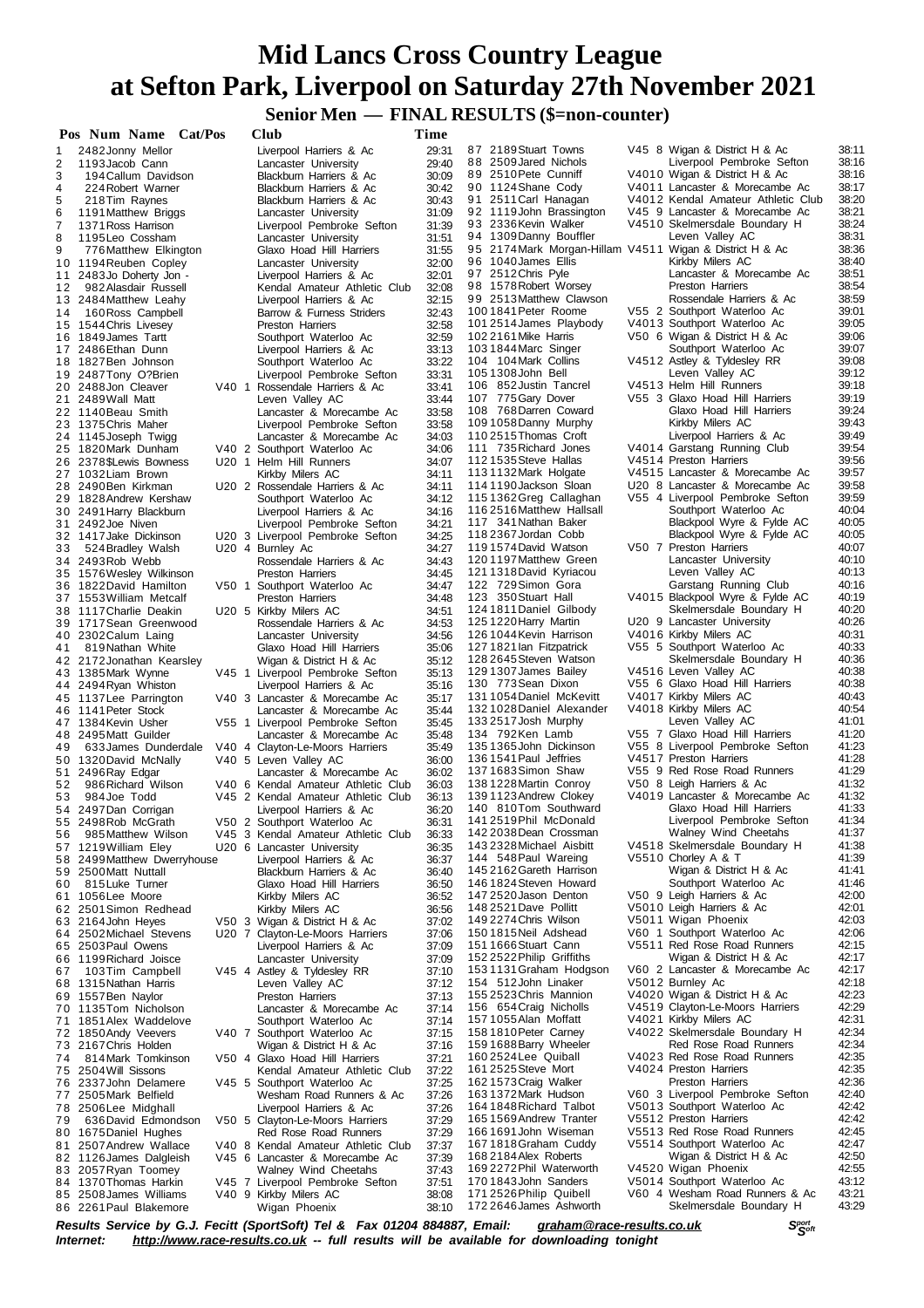173 2036Steven Batty V60 5 Walney Wind Cheetahs 43:29 174 2043Philip Horrocks V551 5 Walney Wind Cheetahs 43:33 175 662Andrew Webster V501 5 Clayton-Le-Moors Harriers 43:38 176 2268 Warren Moorfield V5016 Wigan Phoenix 43:41<br>177 1130 Richard Hannam V5017 Lancaster & Morecambe Ac 43:45 177 1130 Richard Hannam V5017 Lancaster & Morecambe Ac 43:45<br>178 1832 Carl McMahon V4521 Southport Waterloo Ac 43:49 179 1200Tom McCann Lancaster University 43:56<br>180 2527 Andy Neville V40 25 Garstang Running Club 43:57 180 2527 Andy Neville V40 25 Garstang Running Club 43:57<br>181 2331 Ian Davies V45 22 Skelmersdale Boundary H 44:01 181 2331 Ian Davies V4522 Skelmersdale Boundary H 44:01<br>182 790 Damian Jones V60 6 Glaxo Hoad Hill Harriers 44:15 182 790 Damian Jones V60 6 Glaxo Hoad Hill Harriers 44:15<br>183 2180 Gary Peet V5018 Wigan & District H & Ac 44:18 183 2180 Gary Peet V5018 Wigan & District H & Ac 44:18<br>184 2052 Chris Punton Walney Wind Cheetahs 44:20 184 2052Chris Punton Walney Wind Cheetahs 44:20 185 2058Trevor Turner V501 9 Walney Wind Cheetahs 44:34 186 1321 Matt Messenger V4523 Leven Valley AC 44:53<br>187 2334 Simon Jones V5020 Skelmersdale Boundary H 44:57 188 1364Andrew Conway V551 6 Liverpool Pembroke Sefton 45:08 189 108Neil Hughes V452 4 Astley & Tyldesley RR 45:16 190 201Allan Hartley V452 5 Blackburn Harriers & Ac 45:18 191 1214 Elliot Chubb U2010 Lancaster University 45:23<br>192 1438 Mark Hughes V4526 Lytham St Annes Rr Club 45:25 192 1438 Mark Hughes V4526 Lytham St Annes Rr Club 45:25<br>193 1676 Fred Lynch V65 1 Red Rose Road Runners 45:30 193 1676Fred Lynch V65 1 Red Rose Road Runners 45:30 194 1562Roy Parkinson V551 7 Preston Harriers 45:36 195 2528John Collier V60 7 Wesham Road Runners & Ac 45:46 196 1852 Stephen Ward V4026 Southport Waterloo Ac 46:09<br>197 1667 Gary Corcoran V5021 Red Rose Road Runners 46:10 V5021 Red Rose Road Runners 198 2529Graham Webster V65 2 Lytham St Annes Rr Club 46:12 199 1542 William Johnstone V551 8 Preston Harriers 46:15<br>200 1386 Karl Yates Liverpool Pembroke Sefton 46:20 Liverpool Pembroke Sefton 201 1429John Bertenshaw V65 3 Lytham St Annes Rr Club 46:32 202 220 V4527 Blackburn Harriers & Ac 46:35<br>2021 12:30 V5519 Red Road Runners 47:30 203 1665 Philip Butler V551 9 Red Rose Road Runners 47:30<br>204 264 7 Nick Paul V552 0 Skelmersdale Boundary H 47:49 204 2647 Nick Paul V5520 Skelmersdale Boundary H 47:49<br>205 738 Chris Pope V4027 Garstang Running Club 48:12<br>206 821 Alan Wilson V5521 Glaxo Hoad Hill Harriers 48:30 205 738Chris Pope V402 7 Garstang Running Club 48:12 206 821Alan Wilson V552 1 Glaxo Hoad Hill Harriers 48:30 207 1049Sean Loughran V552 2 Kirkby Milers AC 48:35 208 1529Phil Davies V502 2 Preston Harriers 48:48 209 1677 Rob Mather V4528 Red Rose Road Runners 48:51<br>210 1229 Brian Copper V4529 Leigh Harriers & Ac 49:17 210 1229 Brian Copper V4529 Leigh Harriers & Ac 49:17<br>211 2042 Andrew Hemsley V5523 Walney Wind Cheetahs 49:22 211 2042 Andrew Hemsley V5523 Walney Wind Cheetahs 49:22<br>212 1817 Lee Coupland V4530 Southport Waterloo Ac 49:24 V4530 Southport Waterloo Ac 213 2313Peter Bolton V60 8 Red Rose Road Runners 49:27 214 1238Gary Sanderson V453 1 Leigh Harriers & Ac 49:38 V4532 Trawden Athletic Club 50:03<br>V60 9 Preston Harriers 50:08 216 1526 Michael Brown<br>217 1668 Philip Dean<br>218 1692 Paul Woan V6010 Red Rose Road Runners 50:31<br>V5023 Red Rose Road Runners 50:34 218 1692Paul Woan V502 3 Red Rose Road Runners 50:34 219 1679 Steven Moon V4533 Red Rose Road Runners 3<br>220 2530 James Danson V5024 Wesham Road Runners 8 220 2530James Danson V502 4 Wesham Road Runners & Ac 52:31 221 1446 Peter Thomson V6011 Lytham St Annes Rr Club 53:39<br>222 627 Peter Browning V6012 Clayton-Le-Moors Harriers 54:26 222 627 Peter Browning V6012 Clayton-Le-Moors Harriers 54:26<br>223 159 Colin Campbell V5524 Barrow & Furness Striders 55:00 223 159Colin Campbell V552 4 Barrow & Furness Striders 55:00 224 1838 Ian Pike V5025 Southport Waterloo Ac 58:28<br>225 2056 Paul Smith V4534 Walney Wind Cheetahs 1:00:19 225 2056 Paul Smith V4534 Walney Wind Cheetahs<br>226 1545 Phil Lakeland V6013 Preston Harriers 226 1545Phil Lakeland V601 3 Preston Harriers 1:05:03 227 1981 Mark Lord V4535 Trawden Athletic Club 1:11:57<br>228 1656 Arran Baldwin U2011 Preston Harriers 1:27:40 U2011 Preston Harriers

## **Senior Men — TEAM RESULTS**

#### **NOTE:Unattached and non-counters are DELETEDbefore teams are calculated**

| 1 Liverpool Harriers & Ac        | $114 -$ |     | Jonny Mellor      | 11 JoDohertyJon-    |     | 13 Matthew Leahv     | 17 Ethan Dunn        | 29 Harry Blackburn | 43 Ryan Whiston       |
|----------------------------------|---------|-----|-------------------|---------------------|-----|----------------------|----------------------|--------------------|-----------------------|
| 2 Lancaster University           | $121 -$ | 2   | Jacob Cann        | 6 Matthew Briggs    |     | 8 LeoCossham         | 10 Reuben Copley     | 39 Calum Laing     | 56 William Eley       |
| 3 Liverpool Pembroke Sefton      | $152 -$ |     | Ross Harrison     | 19 Tony O?Brien     |     | 23 Chris Maher       | 30 Joe Niven         | 31 Jake Dickinson  | 42 MarkWynne          |
| 4 Southport Waterloo Ac          | $176 -$ | 16  | James Tartt       | 18 BenJohnson       |     | 25 Mark Dunham       | 28 Andrew Kershaw    | 35 David Hamilton  | 54 RobMcGrath         |
| 5 Lancaster & Morecambe Ac       | $232 -$ | 22  | Beau Smith        | 24 Joseph Twigg     |     | 44 Lee Parrington    | 45 Peter Stock       | 47 Matt Guilder    | 50 Ray Edgar          |
| 6 Kendal Amateur Athletic Club   | $324 -$ | 12  | Alasdair Russell  | 51 Richard Wilson   |     | 52 Joe Todd          | 55 Matthew Wilson    | 74 Will Sissons    | 80 Andrew Wallace     |
| 7 Preston Harriers               | $361 -$ | 15  | Mariusz Kovacs    | 34 Wesley Wilkinson |     | 36 William Metcalf   | 68 BenNaylor         | 97 Robert Worsey   | 111 Steve Hallas      |
| 8 Kirkby Milers AC               | $363 -$ | 26  | Liam Brown        | 37 Charlie Deakin   |     | 60 Lee Moore         | 61 Simon Redhead     | 84 James Williams  | 95 James Ellis        |
| 9 Glaxo Hoad Hill Harriers       | $394 -$ | 9   | Matthew Elkington | 40 Nathan White     |     | 59 LukeTurner        | 73 MarkTomkinson     | 106 Gary Dover     | 107 Darren Coward     |
| 10 Wigan & District H & Ac       | $443 -$ | 41  | Jonathan Kearsley | 62 John Heyes       |     | 72 Chris Holden      | 86 Stuart Towns      | 88 Pete Cunniff    | 94 Mark Morgan-Hillam |
| 11 Leven Valley AC               | $454 -$ | 21  | Wall Matt         | 49 David McNally    |     | 67 Nathan Harris     | 93 Danny Bouffler    | 104 John Bell      | 120 David Kyriacou    |
| 12 Blackburn Harriers & Ac       | $460 -$ | 3   | Callum Davidson   | 4 Robert Warner     |     | 5 Tim Raynes         | 58 Matt Nuttall      | 189 Allan Hartley  | 201 Danny Teare       |
| 13 Southport Waterloo Ac<br>'В'  | $517 -$ | 70  | Alex Waddelove    | 71 Andy Veevers     |     | 75 John Delamere     | 99 Peter Roome       | 100 James Playbody | 102 Marc Singer       |
| 14 Lancaster & Morecambe Ac 'B'  | $538 -$ | 69  | Tom Nicholson     | 81 James Dalgleish  |     | 89 Shane Cody        | 91 John Brassington  | 96 Chris Pyle      | 112 Mark Holgate      |
| 15 Liverpool Pembroke Sefton 'B' | $604 -$ | 46  | Kevin Usher       | 83 Thomas Harkin    |     | 87 Jared Nichols     | 114 Greg Callaghan   | 134 John Dickinson | 140 Phil McDonald     |
| 16 Clayton-Le-Moors Harriers     | $739 -$ | 48  | James Dunderdale  | 63 Michael Stevens  |     | 78 David Edmondson   | 155 CraigNicholls    | 174 Andrew Webster | 221 Peter Browning    |
| 17 Skelmersdale Boundary H       | $812 -$ | 92  | Kevin Walker      | 123 Daniel Gilbody  |     | 127 StevenWatson     | 142 Michael Aisbitt  | 157 PeterCarney    | 171 James Ashworth    |
| 18 Red Rose Road Runners         | $847 -$ | 79  | Daniel Hughes     | 136 Simon Shaw      | 150 | Stuart Cann          | 158 Barry Wheeler    | 159 Lee Quiball    | 165 John Wiseman      |
| Έ,<br>19 Kirkby Milers AC        | $856 -$ | 108 | Danny Murphy      | 125 Kevin Harrison  |     | 130 Daniel McKevitt  | 131 Daniel Alexander | 156 Alan Moffatt   | 206 Sean Loughran     |
| 20 Wigan & District H & Ac 'B'   | $899 -$ | 101 | Mike Harris       | 144 Gareth Harrison |     | 151 Philip Griffiths | 154 Chris Mannion    | 167 Alex Roberts   | 182 Gary Peet         |
| 21 Preston Harriers<br>Έ,        | $931 -$ | 118 | David Watson      | 135 Paul Jeffries   |     | 160 SteveMort        | 161 Craig Walker     | 164 Andrew Tranter | 193 Roy Parkinson     |
| 22 Walney Wind Cheetahs          | $935 -$ | 82  | Rvan Toomev       | 141 Dean Crossman   |     | 172 Steven Batty     | 173 Philip Horrocks  | 183 Chris Punton   | 184 TrevorTumer       |
| 23 Red Rose Road Runners<br>'В'  | 1226 —  | 192 | Fred Lynch        | 196 Gary Corcoran   |     | 202 Philip Butler    | 208 RobMather        | 212 Peter Bolton   | 216 Philip Dean       |

## **Senior Men (Vets) over 40 — TEAM RESULTS NOTE:Unattached and non-counters are DELETEDbefore teams are calculated**

- 1 Southport Waterloo Ac  $31 2$  MarkDunham 3 David Hamilton 11 Rob McGrath 15 Andy Veevers<br>2 Kendal Amateur Athletic Club 50 9 Richard Wilson 10 Joe Todd 12 Matthew Wilson 19 Andrew Wallace 2 Kendal Amateur Athletic Club  $\begin{array}{r} 50 - 9 \text{ Richard Wilson} \\ 3 \text{ Liverpool Pembro} \\ 4 \text{ Mark Wynne} \\ 6 \text{ Kevin Usher} \\ 21 \text{ Thomas Harkin} \\ 39 \text{ Greg Callaghan} \\ \end{array}$  Wallace 3 Liverpool Pembroke Sefton 70 - 4 Mark Wynne 6 Kevin Usher 21 Thomas Harkin 39 Greg Callaghan<br>4 Lancaster & Morecambe Ac 77 - 5 Lee Parrington 20 James Dalgleish 25 Shane Cody 27 John Brassington 4 Lancaster & Morecambe Ac 77 - 5 Lee Parrington 20 James Dalgleish 25 Shane Cody 27 John Brassington 37 - 5 Lee Parrington 20 James Dalgleish 25 Shane Cody 27 John Brassington 37 - 3 John Heyes 23 Stuart Towns 24 Pete Cun 5 Wigan & District H & Ac 89 — 13 John Heyes 23 Stuart Towns 24 Pete Cunniff 29 Mark Morg<br>6 Glaxo Hoad Hill Harriers 144 — 16 Mark Tomkinson 35 Gary Dover 45 Sean Dixon 48 Ken Lamb 6 Glaxo Hoad Hill Harriers 144 — 16 Mark Tomkinson 35 Gary Dover 45 Sean Dixon<br>Kirkby Milers AC 157 — 22 James Williams 42 Kevin Harrison 46 Daniel McKevitt 7 Kirkby Milers AC 157 — 22 JamesWilliams 42 Kevin Harrison 46 DanielMcKevitt 47 Daniel Alexander 8 Clayton-Le-Moors Harriers 168 - 7 James Dunderdale 18 David Edmondson 64 Craig Nicholls 79 Andrew W<br>9 Preston Harriers 195 - 37 Steve Hallas 40 David Watson 50 Paul Jeffries 68 Steve Mort Preston Harriers 195 — 37 Steve Hallas 40 David Watson 50 Paul Jeffries 68 Steve Mort<br>Skelmersdale Boundary H 232 — 28 Kevin Walker 54 Michael Aisbitt 66 Peter Carney 84 Ian Davies 10 Skelmersdale Boundary H 232 - 28 Kevin Walker 54 Michael Aisbitt 66 Peter Carney 84 Ian Davies<br>11 Red Rose Road Runners 250 - 51 Simon Shaw 60 Stuart Cann 67 Lee Quiball 72 John Wiseman<br>12 Leigh Harriers & Ac 275 - 52 M 11 Red Rose Road Runners 250 — 51 Simon Shaw 60 Stuart Cann 67 Lee Quiball Report Cann 67 Lee Quiball 72 John Stuart Termann Stuart Report Termann 67 Dave Pollitt 12 Leigh Harriers & Ac **275 — 52 Martin Conroy** 56 Jason Denton 57 Dave Pollitt 110 Brian Copper<br>13 Walnev Wind Cheetahs 353 — 77 Steven Batty 78 Philip Horrocks 87 Trevor Turner 111 Andrew Hemsley 13 Walney Wind Cheetahs 353 — 77 Steven Batty<br>14 Lytham St Annes Rr Club 714 — 93 Mark Hughes
- 
- 

- 
- - -
		-
- 14 Graham Webster 101 John Bertenshaw121 Peter Thomson